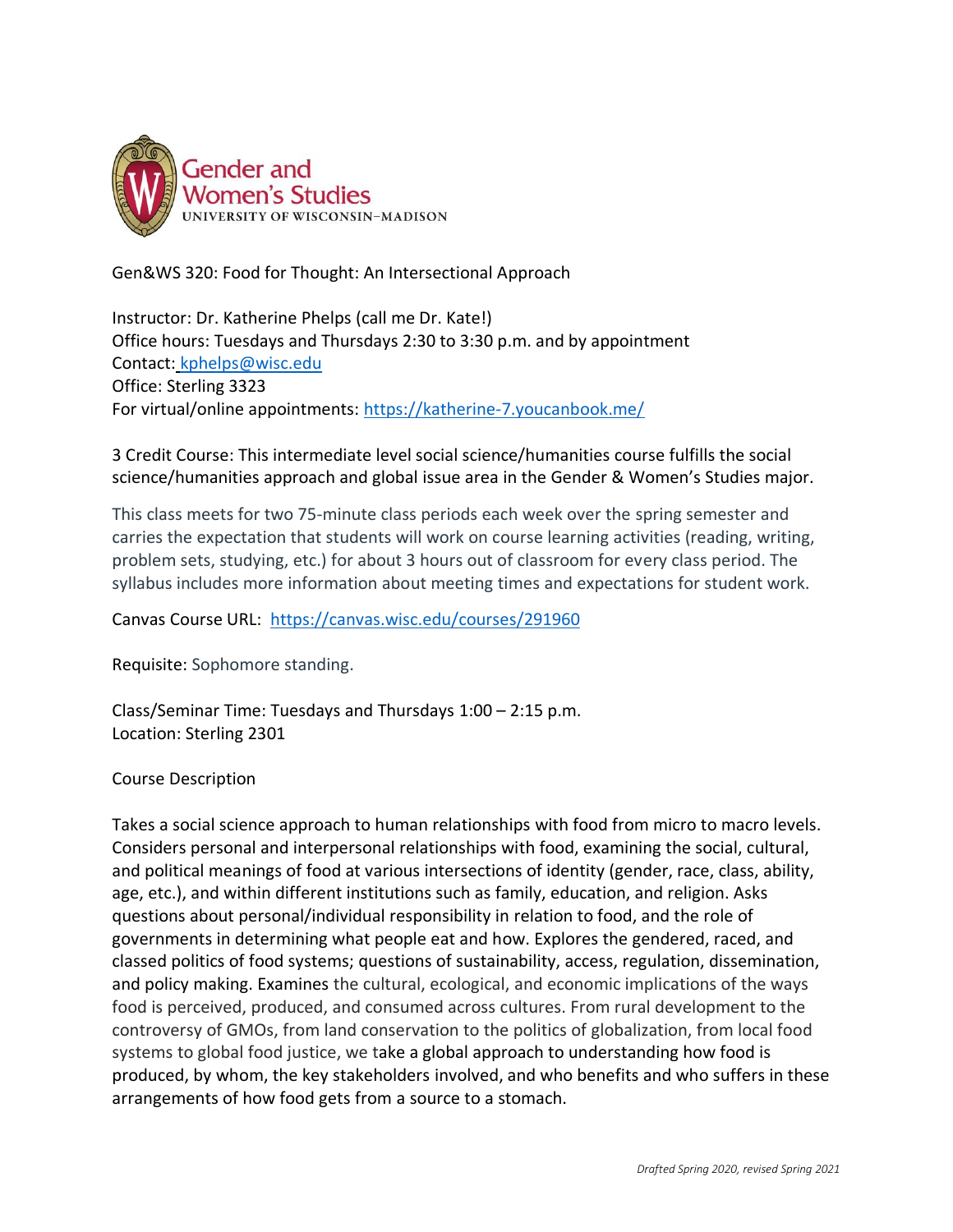Some Course Discussion Themes: Food politics Privilege and power

Human rights Oppression, disadvantage, and inequity Agriculture, production, and distribution Food and the environment Colonization and food sovereignty The hunger industrial complex The wellness industry Food security and insecurity Globalization Intersectionality/intersecting identities and food Food movements, food activism, food justice

Course Learning Outcomes

At the completion of this course, *undergraduate* students will be able to:

- Create a foundation of knowledge to support further academic work and civic engagement in food sovereignty/food justice movements
- Define food justice and explore where and how it connects to ourselves and our communities
- Identify the different actors in food politics and the varying/conflicting ideas and intentions around food production, distribution, and access as it relates to equity
- Report on current food justice issues by analyzing the obstacles that create them
- Develop the ability to propose ideas surrounding food justice solutions
- Research and describe local, regional, and global social movements and policies around food politics and food justice
- Identify multiple food system stakeholders and how they interact in policy systems to affect the food system
- Articulate various theoretical frameworks as they relate to food, identity politics, and intersectionality and use them in application of concrete ideas
- Think, observe, and write critically and analytically and engage thoughtfully in analytic (rather than simply opinionated!) discussions
- Understand and engage in the process of conducting a literature review and complete a clear, well organized, and thoughtful academic paper or presentation that explores a particular area of interest/scholarship
- Feel some joy, energy, and curiosity through the learning process!
- Understand the complexity and messiness of social movements and social justice work and recognize why we do it anyway

At the completion of this course, *graduate* students will also be able to: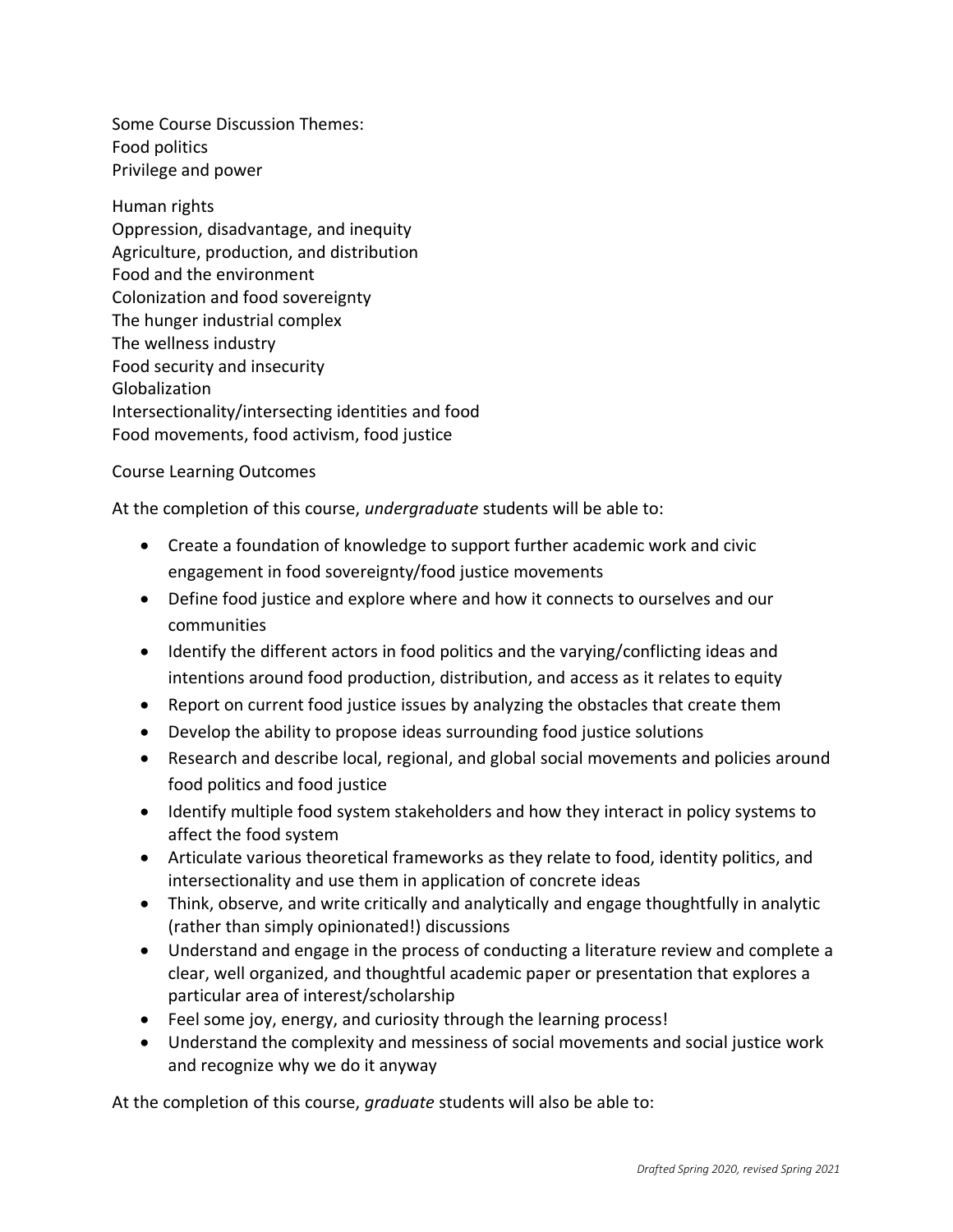- Write an abstract and one page summary of a research project/paper that connects to the concepts/frameworks we explore in class
- Create an annotated bibliography of related literature/scholarship for research project/paper
- Do a 20-minute presentation on your area of research for the class as it relates to our course material

*If you are a graduate student, please make plans to meet with me within the first two weeks of the semester to discuss adjusted course expectations and assignments.*

## REGULAR AND SUBSTANTIVE INTERACTION

This course provides regular and substantive interaction by:

- Participation in regularly scheduled learning sessions (where there is an opportunity for direct interaction between the student and the qualified instructor).
- Assessing or providing feedback on a student's coursework throughout the semester based on the expectations of the learning activities described in the assignments section of this syllabus.
- Provide personalized comments (in any medium) for an individual student's assignment or exam.
- Actively facilitate an online discussion.
- Instructor posts announcements, email, or social media check-ins about academic aspects of the class.
- Identify students struggling to reach mastery through observation of discussion activity, assessment completion, or even user activity and offer additional opportunities for interaction.
- Use of small working/study groups that are moderated by the instructor.

## ASSIGNMENTS AND GRADING

# *Participation (250 points, 25% of overall grade):*

In this class, participation is crucial if you want to do well. This means accessing course readings and viewings, completing assigned readings and viewings on time, coming to class with questions and ideas related to the concepts we are discussing that day, and participating on any Canvas discussions if they are assigned. Anticipate between 60 to 80 pages of reading each week and some short viewings, sometimes more, sometimes less. Participation is a substantial part of your final grade. You are required to be in class and required to participate during class discussions and activities. This is a discussion-based course; I want to hear what YOU have to say!

Your active participation in class sessions is assessed as part of your grade for this class and makes up 25% of your final grade. During the first few classes, we will discuss what constitutes active participation. (See participation rubric on our course Canvas page)

## *Your Food Story (50 points – 5% of overall grade):*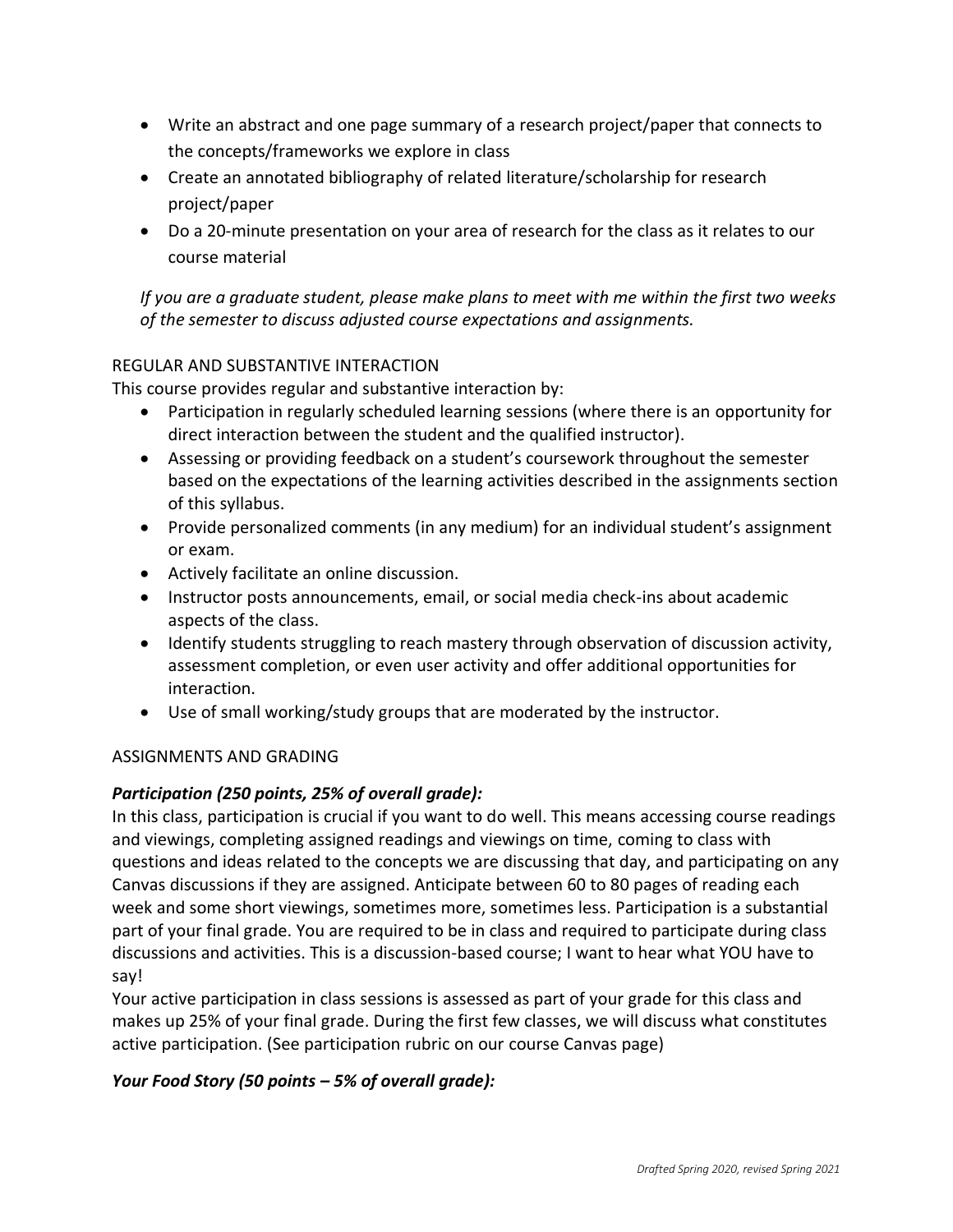For this assignment, you are being asked to write a 2- to 3-page paper (double spaced) sharing your story around food. Include things such as: what are your traditional and cultural foods (ethnically and/or in relation to your family of origin), if/why they are important (to you, your family, your communities), what celebrations or ceremonies do you have around or including food and why, where do these foods come from, do you have access to them, do you enjoy them, what other foods you enjoy and why, what is your relationship with food, and how you tend to procure food on a daily basis. This essay is essentially a critical reflection and analysis on your identity, social location, and relationship to food.

### *From Source to Stomach Essay (100 points – 10% of overall grade):*

For this paper, you are being asked to investigate and find the sources for what's on your plate. This paper should focus around one meal (your choice), and you can decide how you want to approach it – whether with ingredients you purchase, or you can investigate the food practices here in a UW-Madison cafeteria, or you can choose a meal from a specific restaurant. But your goal is to understand and provide an in-depth account of how that meal comes together – the sources of the ingredients, the packaging, marketing and distribution of said ingredients, key stakeholders involved, who makes the food (you or another person?), and you must be descriptive about the meal itself - what it tastes like, its components, and what it means to you (i.e. why did you choose this specific meal?) This paper should be at least 3 pages double spaced, and no more than 5 pages doubled spaced. Be sure to cite and reference any sources you use as well!

## *Grocery Store Map and Analysis (150 points – 15% of overall grade):*

For this assignment, you are being asked to map out a local grocery store and provide an accompanying critical analysis of the grocery store layout and available product (or unavailable, as the case may be). Be creative in how you make your map! Can do this digitally, or by hand, on regular paper or poster board! Make it your own. But I want to see a thoughtful and observant depiction of the set-up of your chosen grocery store, and an accompanying 2–3-page critical analysis of the layout of the grocery store and what it is like to be a consumer in that space – what do you notice about prices? Are there certain SNAP or WIC approved foods or brands? What do you notice about different brands? Where are things located in the store? Does the layout make sense? Where do you notice an abundance of product or a shortage? Feel free to work on these with class members as well and compare and contrast with one another! But you should each be submitting your own map and accompanying analysis.

## *Reading Quizzes (150 points – 15% of overall grade):*

Over the course of the semester, you will be given 5 reading quizzes. These quizzes will be given at the beginning of class, but you will not know ahead of time when the quizzes will be. Each quiz will have two or three broad based questions on the readings for that week. You are allowed to use notes you have taken from readings for these quizzes, but NO READINGS themselves. Each quiz is worth a total of 30 points, resulting in 150 points, or 15% of your overall grade in the class.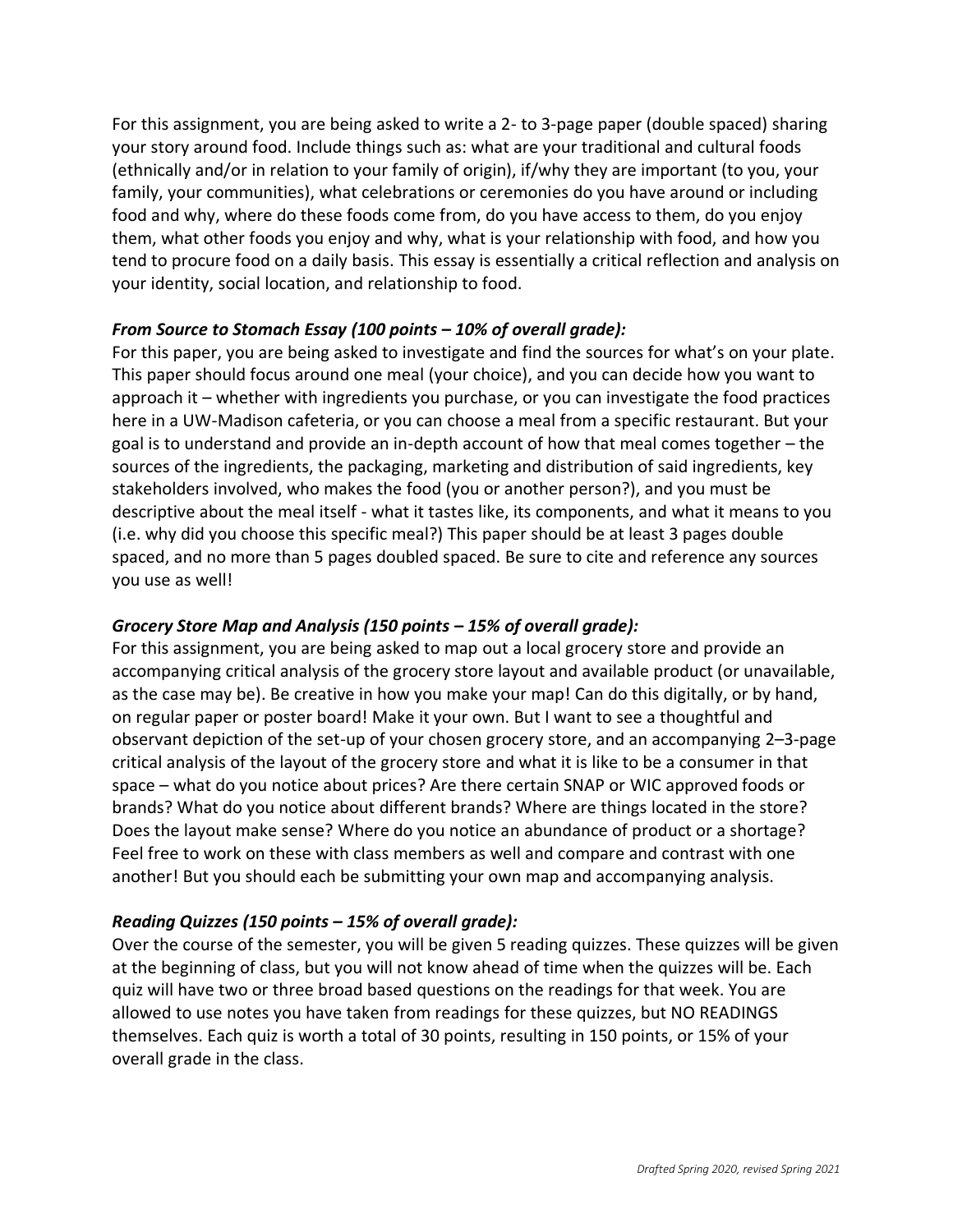## *Final Topic Proposal and Three Sources (50 points – 5% of overall grade):*

In the first half of the semester, you will be asked to select a topic for your final project and provide references for three academic/scholarly sources related to that topic. This assignment should include a brief paragraph description and rationale for your chosen topic, and full ASA references for three academic sources. This assignment is to help jump start you for the final project and to demonstrate your ability in seeking out academic literature related to a particular topic and providing formal citations for those sources. Please use ASA citation/reference format for this assignment. Check out Purdue OWL for tips on ASA citation and reference format!

### *Final Project – paper or presentation (250 points – 25% of overall grade):*

For the final project in this class, select a current food justice issue of interest to you. Issues might include food deserts vs. food oases, migrant farmers and the politics of farm labor, GMOs, environmental issues, food sovereignty, cultural erasure, food policies, health epidemics, etc. Your paper/presentation should include the following elements:

1. An overview of the issue and the story behind it. How did it come about? Set the scene. 2. Identify the social, political and/or economic context of the issue. Who are the key players and the impacted groups or persons? What are their goals?

3. What are the proposed policies/solutions to the issue? Who makes the initial recommendation and who makes the final decision? What is/are the bases for that decision? Are they feasible?

4. Present your own possible solutions/alternatives.

The paper or presentation must employ critical thinking and theoretical frameworks explored in class in your analysis. You must use at least *three* relevant readings or viewings from the class for your analysis, and additionally cite at least five external academic sources in your paper or presentation. Papers will be 8 to 10 pages (not including title or reference page) double-spaced, 1-inch margins, Times New Roman font, ASA citation format. Presentations should be at least 15 minutes long (but no more than 25 minutes), presented as a YouTube video, Prezi video, or some other platform that allows for both slides and voice capability. Presentations must also include an ASA format bibliography listing sources used either as a slide or separate document.

### *Food Journal (extra credit – up to 20 points or 2 percentage points):*

As an extra credit opportunity, you can elect to create a journal to track where the foods for your meals come from for a 3-day period. Include things like what meal it is, the foods/ingredients, where those foods were grown/raised (if known), where they were manufactured/packed (city, state, country, etc.), and who produced/cooked them. Also record where you consume your meals (a restaurant, a desk at work, a picnic with family, in your car on the road, etc.) and how the above factors impact how you feel during or after eating. Offer any other reflections on what you've learned in class about food politics and if and how they have impacted how you consume food and in what ways.

Final letter grades are as follows:

| A 93-100 | B 83-87  | C 70-77 |
|----------|----------|---------|
| AB 88-92 | BC 78-82 | D 60-69 |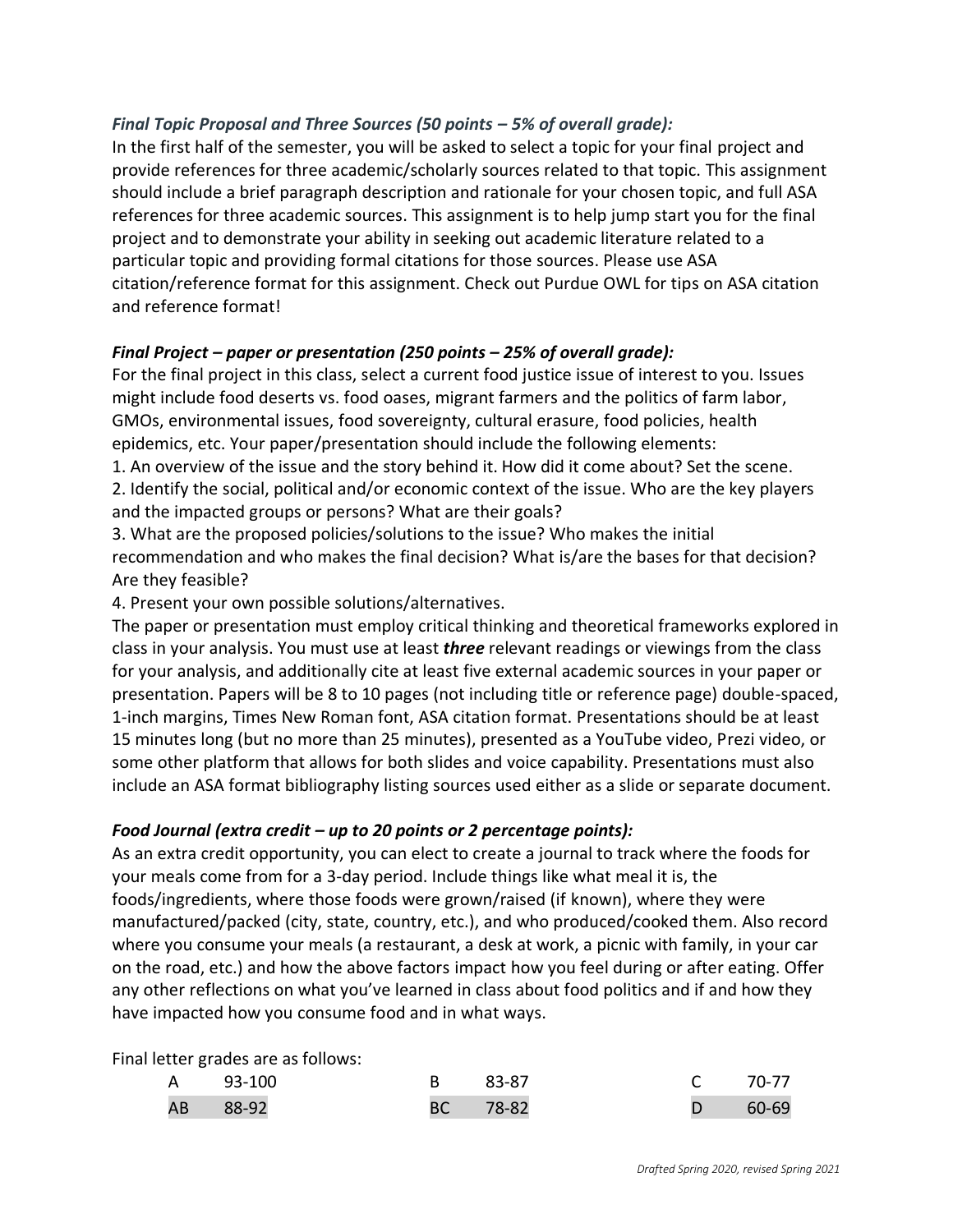F below 60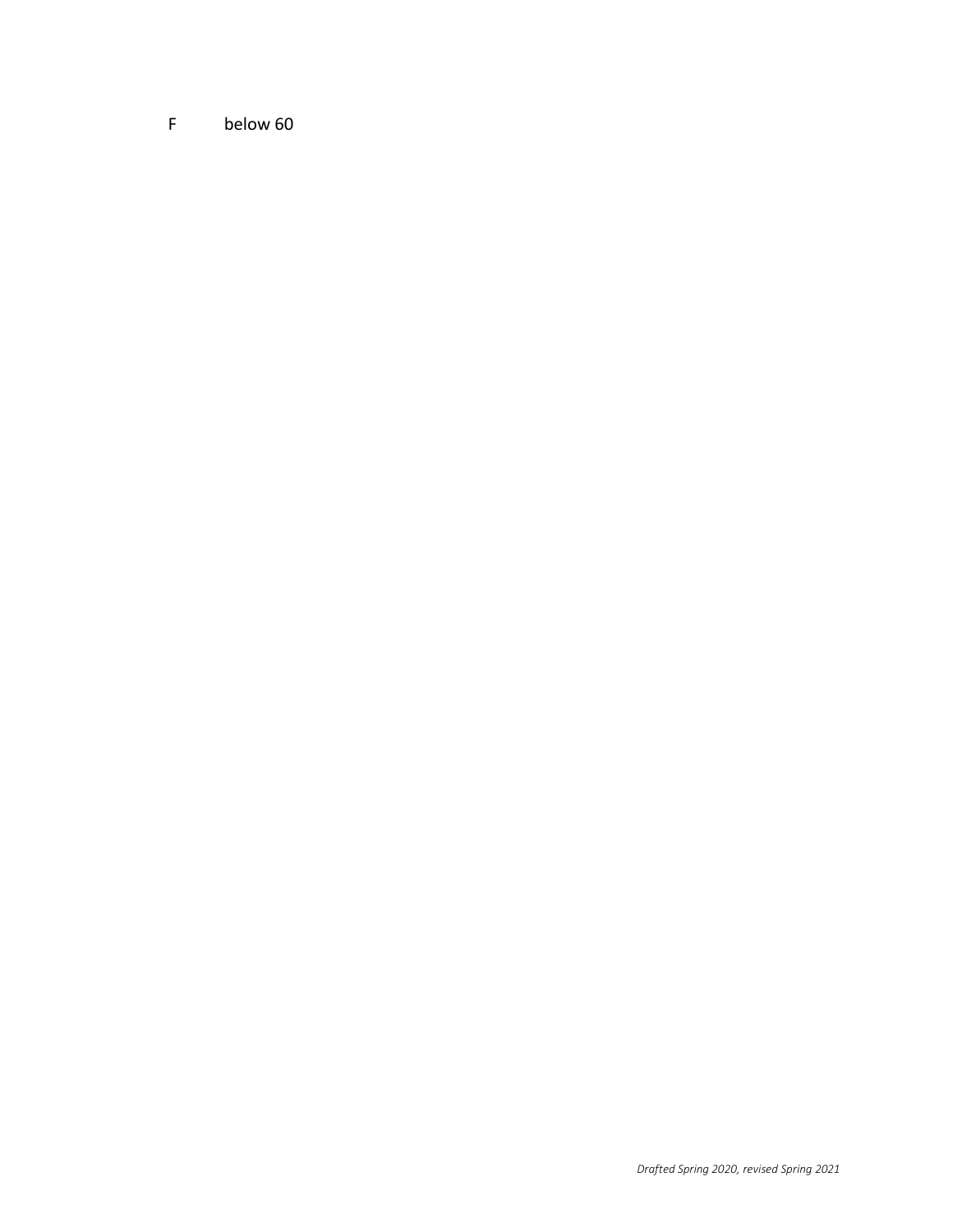## REQUIRED TEXTBOOK, SOFTWARE & OTHER COURSE MATERIALS

There is no required textbook for this course.

All required readings and viewings are available on Canvas as web links and PDFs.

### HOMEWORK & OTHER ASSIGNMENTS

All assignments to be submitted on Canvas on designated due dates listed in our course calendar at the end of this syllabus except for reading quizzes which will be taken in class.

Standard Paper Format – American Sociological Association

The format of each written assignment must adhere to the following guidelines:

- All text is double spaced, no additional spaces between paragraphs
- Each new paragraph is indented
- 12-pt font in Times or Times New Roman
- 1-inch margins
- Reference page in American Sociological Association style
	- o <https://owl.english.purdue.edu/owl/resource/583/03/>
	- o Alphabetical by authors' last names
	- o This does not count in page or word requirements
- Quotations & evidence cited according to ASA style

### POLICY ON LATE OR MISSED ASSIGNMENTS\*\*\*

I want to be as accommodating as possible, and I can do this if you communicate with me. I am glad to provide wiggle room on due dates if it means producing higher quality work. If assignments are submitted more than two weeks past the original due date, *they may not be accepted for credit*, except in the case of extenuating circumstances. If you have a valid reason to turn in an assignment late, please talk to me before the due date if possible. Final papers/presentations must be submitted on the due date because I am up against end of semester grading deadlines. Please plan ahead for the end of the semester!

\*\*\*I recognize that we are still operating within a global pandemic – if you need extra time, flexibility, support, or assistance, I just ask is that you communicate with me!

### RULES, RIGHTS & RESPONSIBILITIES

• See:<https://guide.wisc.edu/undergraduate/#rulesrightsandresponsibilitiestext>

### ACADEMIC CALENDAR & RELIGIOUS OBSERVANCES

• See:<https://secfac.wisc.edu/academic-calendar/#religious-observances>

### ACADEMIC INTEGRITY

Institutional syllabus statement: By virtue of enrollment, each student agrees to uphold the high academic standards of the University of Wisconsin-Madison; academic misconduct is behavior that negatively impacts the integrity of the institution. Cheating, fabrication,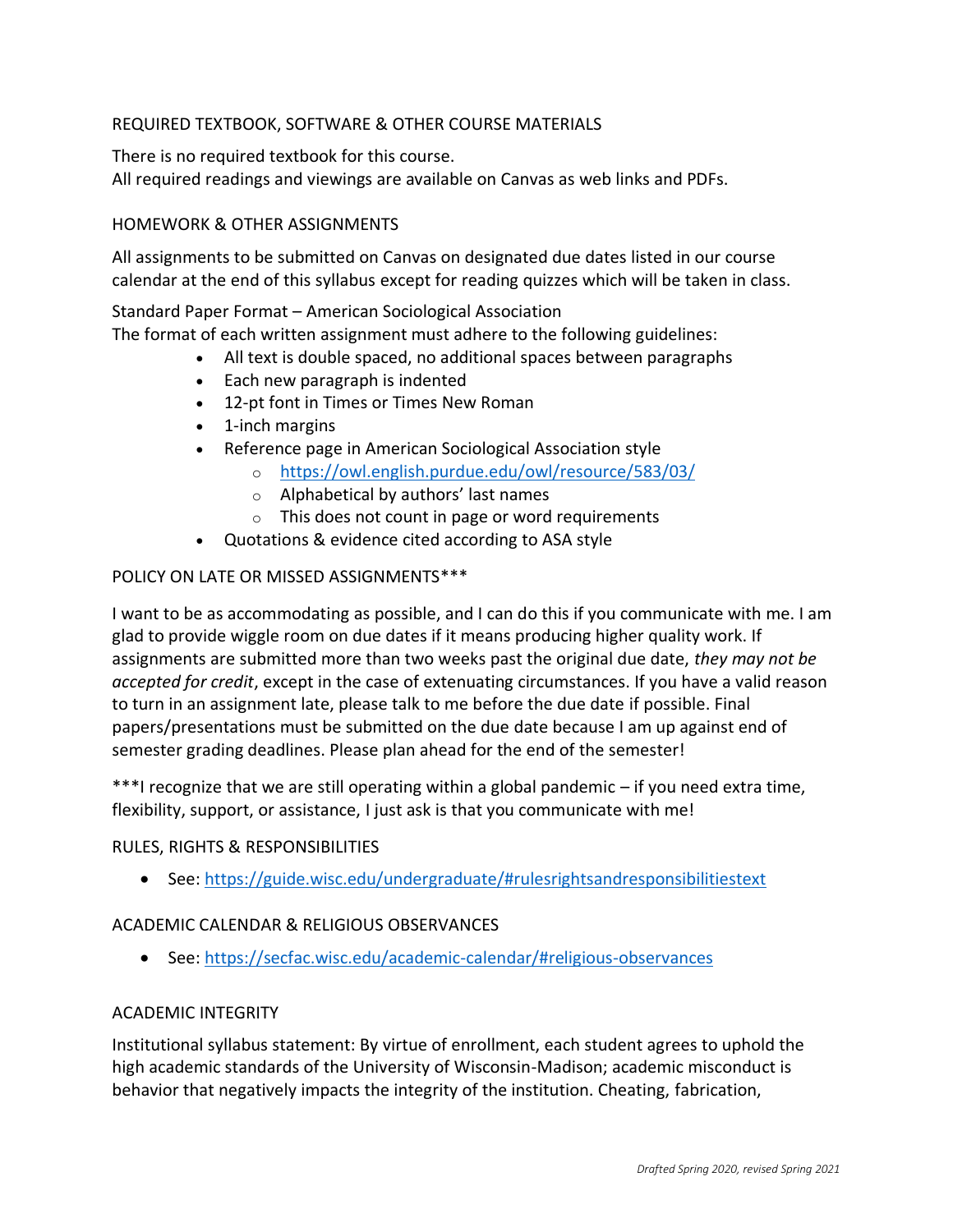plagiarism, unauthorized collaboration, and helping others commit these previously listed acts are examples of misconduct which may result in disciplinary action. Examples of disciplinary action include, but is not limited to, failure on the assignment/course, written reprimand, disciplinary probation, suspension, or expulsion.

<https://conduct.students.wisc.edu/syllabus-statement/>

### ACCOMMODATIONS FOR STUDENTS WITH DISABILITIES

(Language graciously borrowed from Dr. Sami Schalk of UW-Madison Gender and Women's Studies):

I believe everyone has a right to a quality education and that classrooms can adapt to students' needs. If you have ideas on how you can best learn and express your learning in this class, if you have an undocumented disability, or if you have a change in disability status during the semester, I encourage you to meet with me as soon as possible to discuss a learning plan. If you have a documented disability, please provide me your accommodation information within the first two weeks of class. The University accommodation policy reads as follows:

The University of Wisconsin-Madison supports the right of all enrolled students to a full and equal educational opportunity. The Americans with Disabilities Act (ADA), Wisconsin State Statute (36.12), and UW-Madison policy (Faculty Document 1071) require that students with disabilities be reasonably accommodated in instruction and campus life. Reasonable accommodations for students with disabilities is a shared faculty and student responsibility. Students are expected to inform faculty [me] of their need for instructional accommodations by the end of the third week of the semester, or as soon as possible after a disability has been incurred or recognized. Faculty [I], will work either directly with the student [you] or in coordination with the McBurney Center to identify and provide reasonable instructional accommodations. Disability information, including instructional accommodations as part of a student's educational record, is confidential and protected under FERPA. <https://mcburney.wisc.edu/instructor/>

Resources for Academic Assistance:

- The UW Writing Center: <https://writing.wisc.edu/>
- Tutoring and Learning Support Services [https://newstudent.wisc.edu/academic](https://newstudent.wisc.edu/academic-support/)[support/](https://newstudent.wisc.edu/academic-support/)
- <https://academicsupport.wisc.edu/>

### DIVERSITY & INCLUSION

Institutional Statement on Diversity: Diversity is a source of strength, creativity, and innovation for UW-Madison. We value the contributions of each person and respect the profound ways their identity, culture, background, experience, status, abilities, and opinion enrich the university community. We commit ourselves to the pursuit of excellence in teaching, research, outreach, and diversity as inextricably linked goals.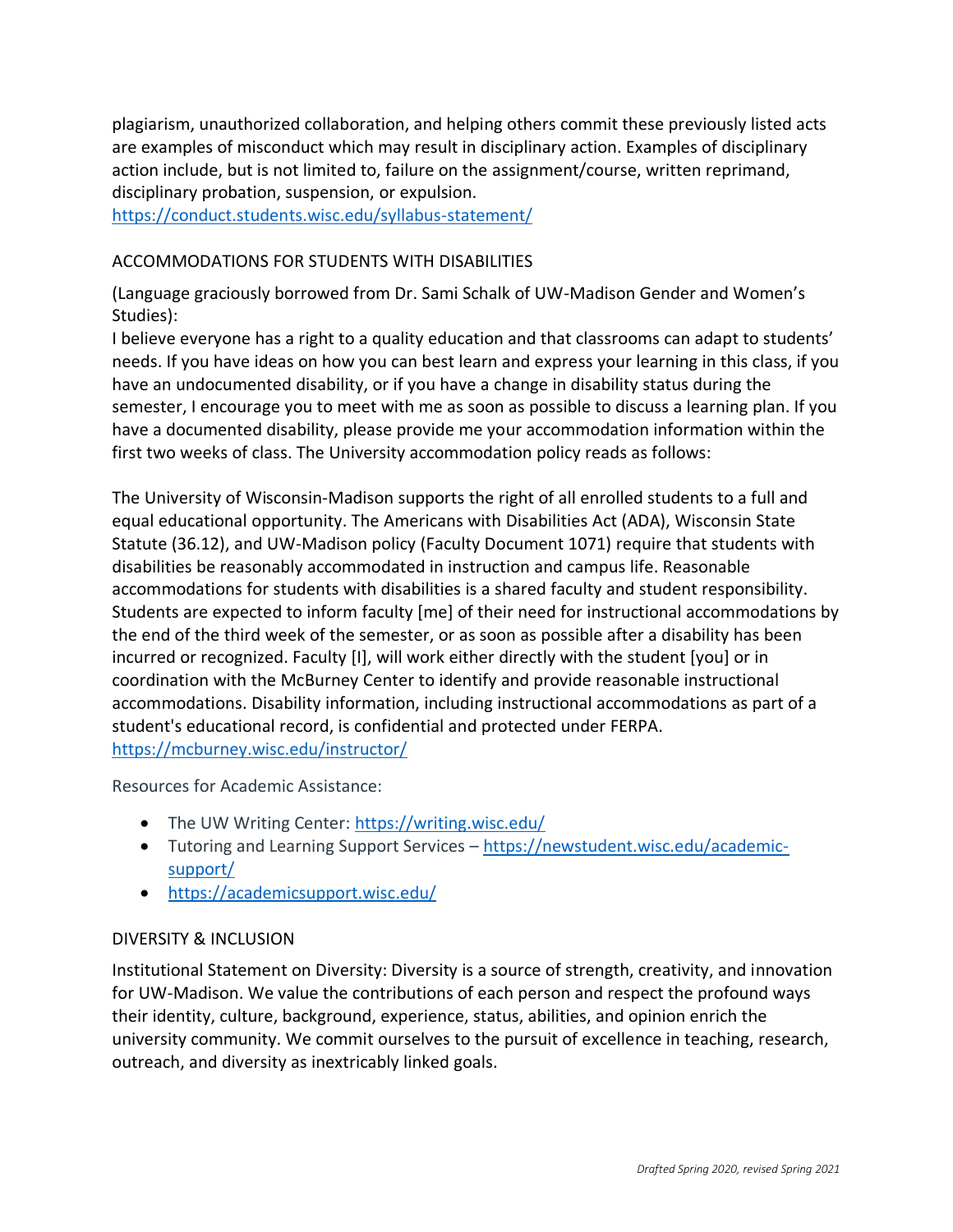The University of Wisconsin-Madison fulfills its public mission by creating a welcoming and inclusive community for people from every background – people who as students, faculty, and staff serve Wisconsin and the world. <https://diversity.wisc.edu/>

### SEXUAL HARASSMENT & OTHER FORMS OF SEXUAL MISCONDUCT

As an instructor, I am committed to supporting survivors of sexual misconduct, including sexual assault, sexual harassment, dating violence, domestic violence, stalking, and sexual exploitation. UW–Madison offers a variety of resources for students impacted by sexual misconduct.

If you wish to seek out free, confidential support, there are a number of [services](https://www.uhs.wisc.edu/survivor-services/campus-community-resources-for-victims/) available on campus and in the community.

If you would like to report sexual misconduct to the campus, a number of [reporting options](https://compliance.wisc.edu/titleix/student-information/) are available. In addition, each department has staff members, known as Responsible Employees, who can assist you. If you are an undergraduate student, most of the academic and career advisors you work with are designated Responsible Employees. Please note that Responsible Employees are required to report specific disclosures that you share about sexual misconduct to UW-Madison's [Title IX Office.](https://compliance.wisc.edu/titleix/)

The Department of Gender & Women's Studies has the following Responsible Employees: the Department Chair, Dr. Judy Houck (jahouck@wisc.edu), the Graduate Coordinator, José Ramirez (jramirez27@wisc.edu), and the Undergraduate Advisor, Susan Nelson [\(susan.nelson@wisc.edu\)](mailto:susan.nelson@wisc.edu).

## PRIVACY OF STUDENT RECORDS & THE USE OF AUDIO RECORDED LECTURERS STATEMENT

See more information about [privacy of student records and the usage of audio-recorded](https://instructionalcontinuity.wisc.edu/2020/04/03/privacy-of-student-records-and-the-usage-of-audio-recorded-lectures/)  [lectures.](https://instructionalcontinuity.wisc.edu/2020/04/03/privacy-of-student-records-and-the-usage-of-audio-recorded-lectures/)

Lecture materials and recordings for this course are protected intellectual property at UW-Madison. Students in this course may use the materials and recordings for their personal use related to participation in this class. Students may also take notes solely for their personal use. If a lecture is not already recorded, you are not authorized to record my lectures without my permission unless you are considered by the university to be a qualified student with a disability requiring accommodation. [Regent Policy Document 4-1] Students may not copy or have lecture materials and recordings outside of class, including posting on internet sites or selling to commercial entities. Students are also prohibited from providing or selling their personal notes to anyone else or being paid for taking notes by any person or commercial firm without the instructor's express written permission. Unauthorized use of these copyrighted lecture materials and recordings constitutes copyright infringement and may be addressed under the university's policies, UWS Chapters 14 and 17, governing student academic and nonacademic misconduct.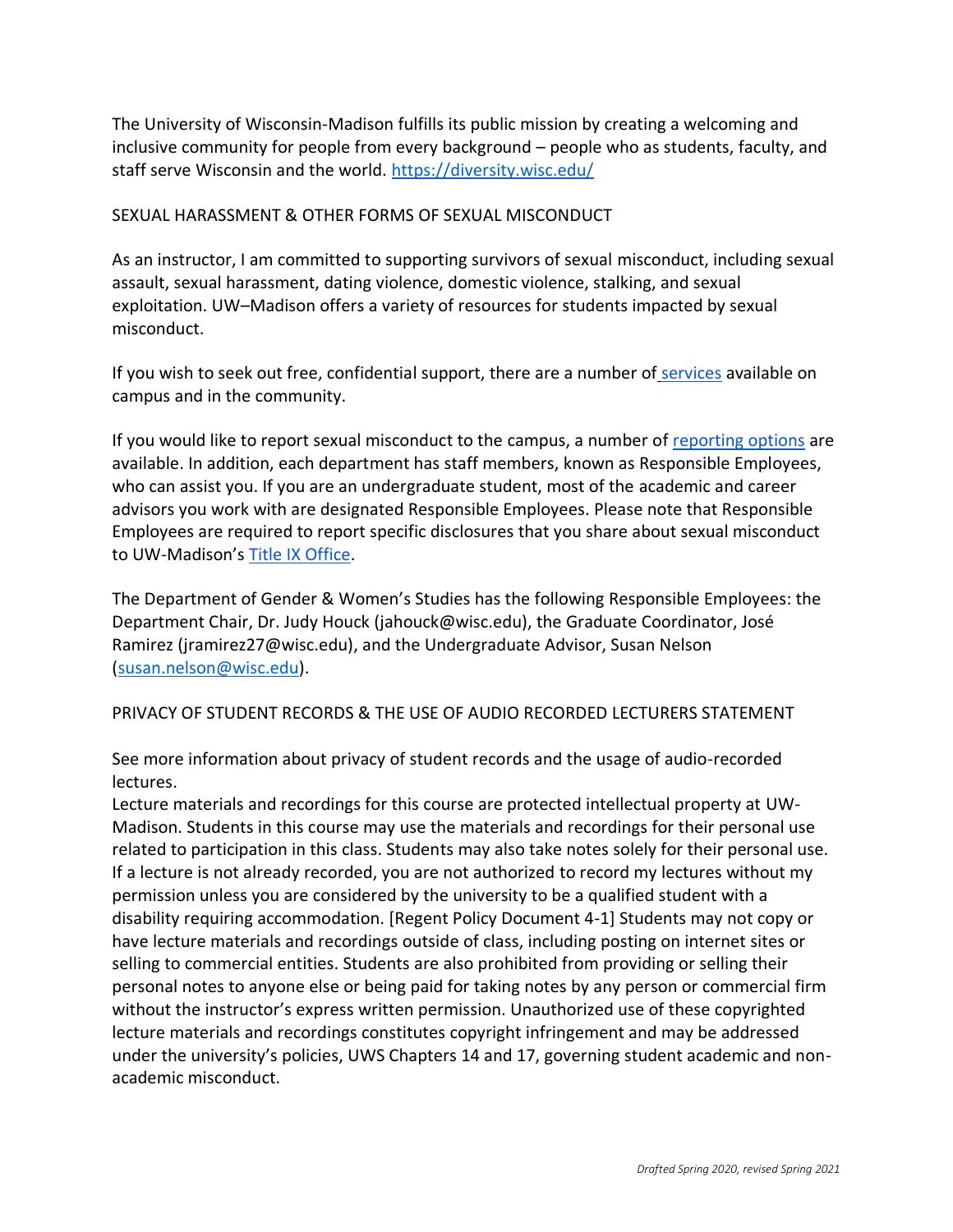### COURSE EVALUATIONS (AEFIS)

Students will be provided with an opportunity to evaluate this course and your learning experience. Student participation is an integral component of this course, and your confidential feedback is important to me. I strongly encourage you to participate in the course evaluation. Your feedback helps us continue to offer meaningful curriculum and create the best educational experience for you!

UW-Madison uses a digital course evaluation survey tool called [AEFIS.](https://kb.wisc.edu/luwmad/page.php?id=81069) For this course, you will receive an official email two weeks prior to the end of the semester, notifying you that your course evaluation is available. In the email you will receive a link to log into the course evaluation with your NetID. Evaluations are anonymous.

### IMPORTANT NOTES

- 1) This syllabus is to act as a guide and contract for the semester; but it is not set in stone. Each group of students moves at a different pace and gets fascinated by certain topics. I will try to honor this, and we may find ourselves spending more time on certain topics and less time on others. As such, by choosing to remain in this course, you agree to the above requirements and stipulations. *I reserve the right to alter this syllabus at any time, but with fair and appropriate warning.*
- 2) I ask you to please put your phones away during class. If you plan to take notes on your phone, please plan to use another device or get a notebook. If I see you answering your phone or text messaging, you will be asked to put it away. If it is a recurring problem, I will ask you to leave the classroom. Our time together in a classroom is precious…let's use this time to be present with each other!
- 3) I will attempt to respond to student emails as promptly as I am able. I will generally check and respond to email between the hours of 9 a.m. and 5 p.m. I will always try to get you a response within 24 hours. Also, please send me emails from either your student email address, or another email address that readily identifies you.

### COVID-19 Information:

## Students' Rules [Rights, & Responsibilities](https://guide.wisc.edu/undergraduate/#rulesrightsandresponsibilitiestext)

During the global COVID-19 pandemic, we must prioritize our collective health and safety to keep ourselves, our campus, and our community safe. As a university community, we must work together to prevent the spread of the virus and to promote the collective health and welfare of our campus and surrounding community.

### <https://covidresponse.wisc.edu/>

### UW-Madison [Face Covering Guidelines](https://d1cjb8q1w2lzm7.cloudfront.net/wp-content/uploads/sites/22/2020/06/Cloth-face-cover-guidance-06-22-20-final.pdf)

While on campus all employees and students are required to wear [appropriate and properly](https://www.cdc.gov/coronavirus/2019-ncov/prevent-getting-sick/how-to-wear-cloth-face-coverings.html)  [fitting face coverings](https://www.cdc.gov/coronavirus/2019-ncov/prevent-getting-sick/how-to-wear-cloth-face-coverings.html) while present in any campus building unless working alone in a laboratory or office space.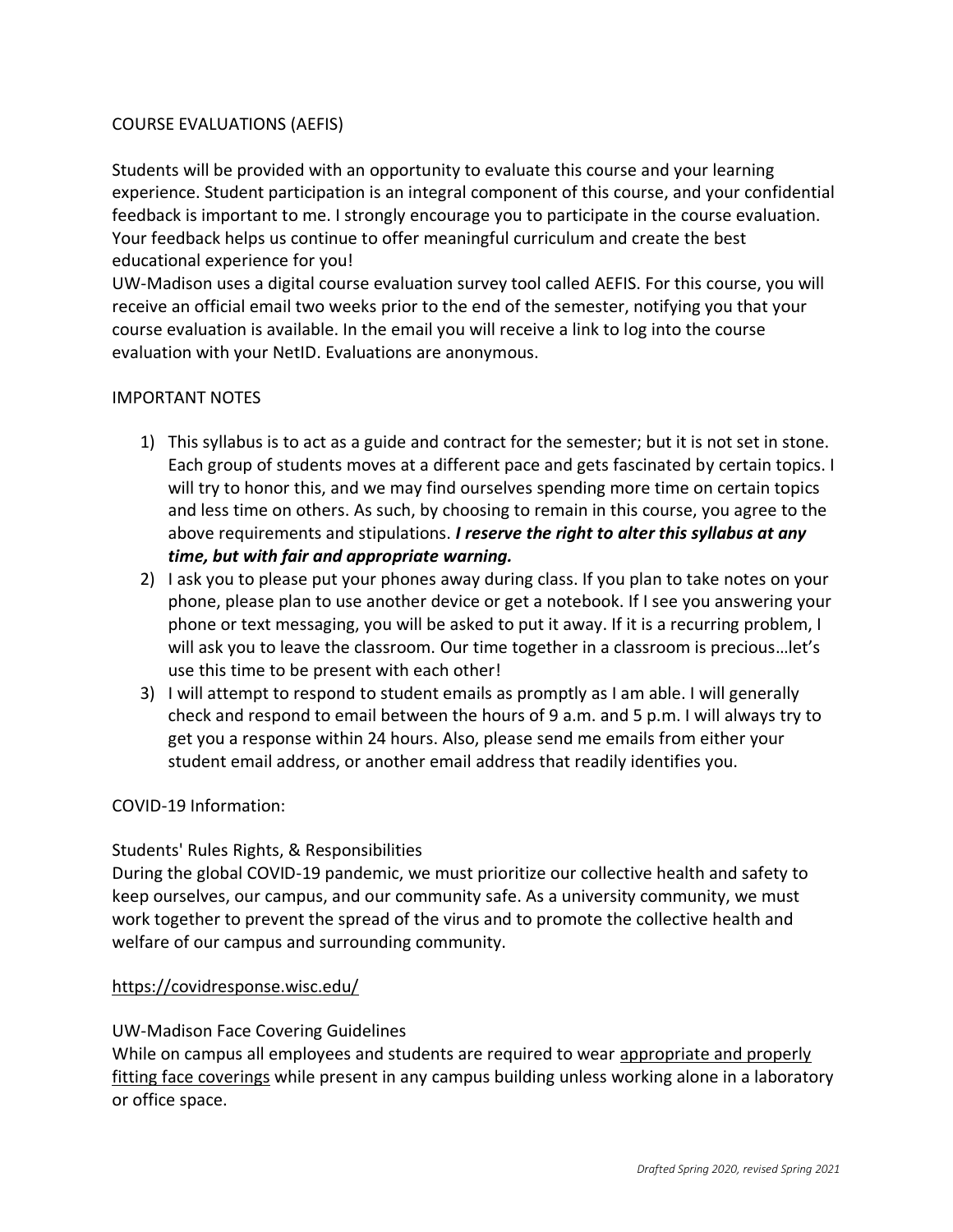Face Coverings During In-person Instruction Statement (COVID-19)



Individuals are expected to wear a face covering while inside any university building. Face coverings must be [worn correctly](https://www.cdc.gov/coronavirus/2019-ncov/prevent-getting-sick/how-to-wear-cloth-face-coverings.html) (i.e., covering both your mouth and nose) in the building if you are attending class in person. If any student is unable to wear a face-covering, an accommodation may be provided due to disability, medical condition, or other legitimate reason.

Students with disabilities or medical conditions who are unable to wear a face covering should contact the [McBurney Disability Resource Center](https://mcburney.wisc.edu/) or their Access Consultant if they are already affiliated. Students requesting an accommodation unrelated to disability or medical condition, should contact the Dean of Students Office.

Students who choose not to wear a face covering may not attend in-person classes, unless they are approved for an accommodation or exemption. All other students not wearing a face covering will be asked to put one on or leave the classroom. Students who refuse to wear face coverings appropriately or adhere to other stated requirements will be reported to the [Office of](https://conduct.students.wisc.edu/)  [Student Conduct and Community Standards](https://conduct.students.wisc.edu/) and will not be allowed to return to the classroom until they agree to comply with the face covering policy. An instructor may cancel or suspend a course in-person meeting if a person is in the classroom without an approved face covering in position over their nose and mouth and refuses to immediately comply.

#### Our Class Philosophy

This class will be an open and affirming learning space for all students regardless of age, race, ethnicity, citizenship status, gender, sex, sexual orientation, size, parental status, religion, ability, or socioeconomic status. As an instructor, I pledge to respect all students based upon these factors, including the use of personal/correct names and pronouns. I encourage open communication among students and myself. Students are welcome and encouraged to share viewpoints relevant to course material, and respectful, relevant debate is encouraged.

At times during the term, we will be discussing topics that may be disturbing, even traumatizing, to some students. The readings and viewings we do in this class can be difficult as they deal with the subjects of various forms of oppression, and body related topics such as relationships to food, food insecurity, embodied experiences, and disordered eating. You are expected to engage with the material, but not to the point of any self-detriment. You will never be required to share something you are not comfortable sharing. However, this does not mean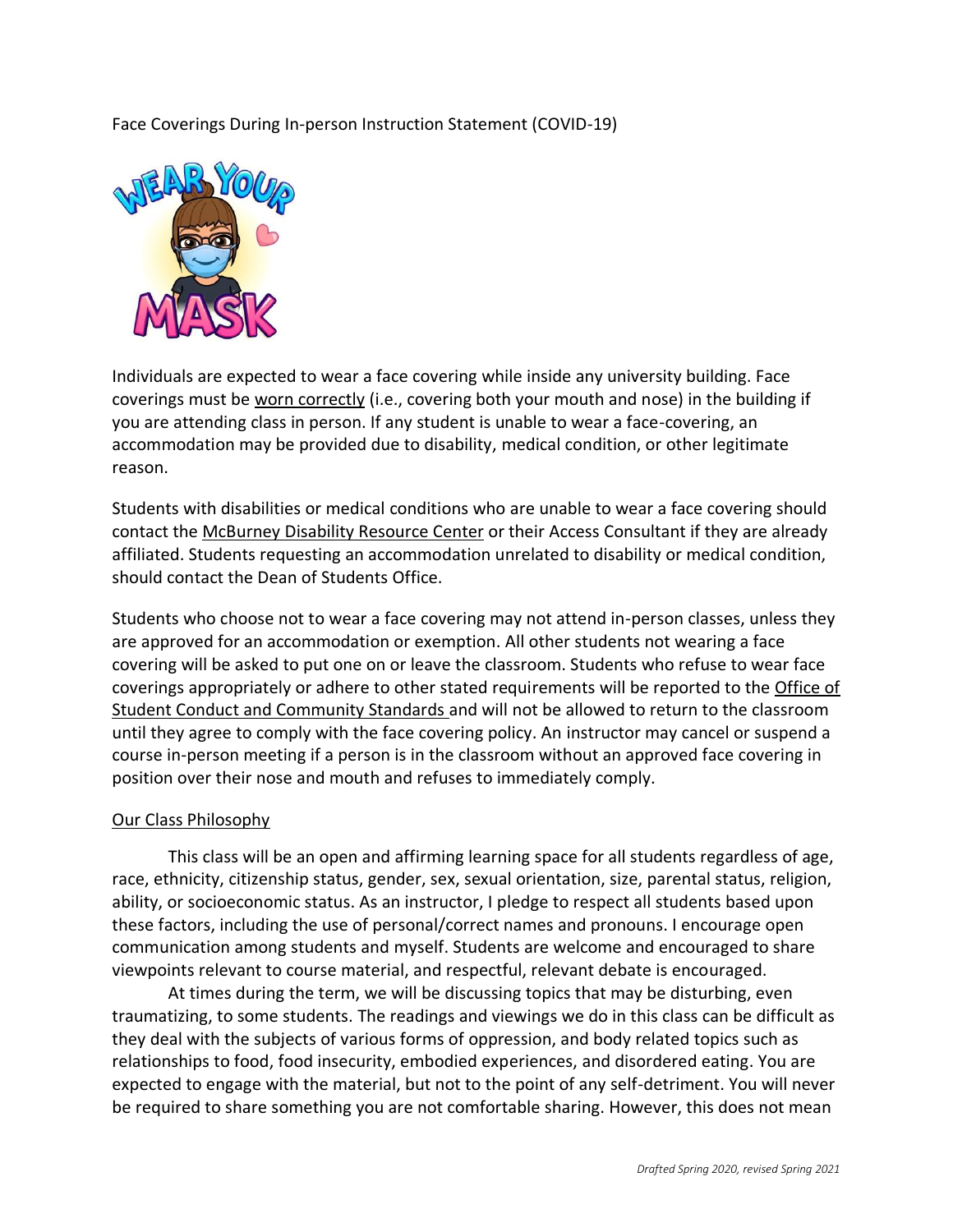you are exempt from participation. If you ever feel the need to refrain from engaging with the material during one of these discussions, you may always do so without academic penalty. However, I ask that you make me aware of the circumstances. And you will be responsible for any material you miss. If you ever wish to discuss your personal reactions to this material, either with the class or with me, I welcome such discussion as an appropriate part of our coursework.

I want to challenge us to remember that we are not the measure of all things. I absolutely encourage the use of experience and personal perspective in framing how we talk about the material, but the goal of the course is to think beyond those experiences and perspectives, and engage in thinking critically about the social, cultural, and political realities of various groups, identities, and social structures.

The success of this class is a community effort!

Links to resources for student well-being:

<https://students.wisc.edu/guides/community/>

<https://students.wisc.edu/guides/get-involved/>

<https://students.wisc.edu/guides/health-and-wellness/>

### Class/Reading and Viewing Schedule

### (Listed readings/viewings and assignments are due THAT DAY for class!)

| Week One:<br>What does food<br>mean to us?                                          | Tuesday 1/25: Introductions, syllabus overview<br>No readings and viewings due                                                                                                                                                                                                                                                                                                                                                                                                           |
|-------------------------------------------------------------------------------------|------------------------------------------------------------------------------------------------------------------------------------------------------------------------------------------------------------------------------------------------------------------------------------------------------------------------------------------------------------------------------------------------------------------------------------------------------------------------------------------|
| Food and the<br>self, food and<br>community,<br>food and<br>society                 | Thursday $1/27$ :<br>Readings and viewings due:<br>Colas et al. 2018. "Introduction." Food, Politics, and Society. (reading)<br>$\bullet$<br>Colas et al. 2018. "Identity." Food, Politics, and Society. (reading)<br>$\bullet$<br>Sibal, Vitika. 2018. "Food: Identity of Culture and Religion." (reading)<br>$\bullet$                                                                                                                                                                 |
| Week Two:<br>Frameworks<br>and definitions<br>- so how does<br>this system<br>work? | Tuesday 2/1:<br>Readings and viewings due:<br>Kitch et al. 2021. "Gendered and Racial Injustices in American Food<br>$\bullet$<br>Systems and Cultures." Humanities. (reading)<br>Paarlberg, Robert. 2013. "An Overview of Food Politics." Food Politics:<br>$\bullet$<br>What Everyone Needs to Know. (reading)<br>USDA Website. https://www.usda.gov/our-agency/about-<br>$\bullet$<br>usda#:~:text=What%20We%20Do,available%20science%2C%20and%20ef<br>fective%20management (explore) |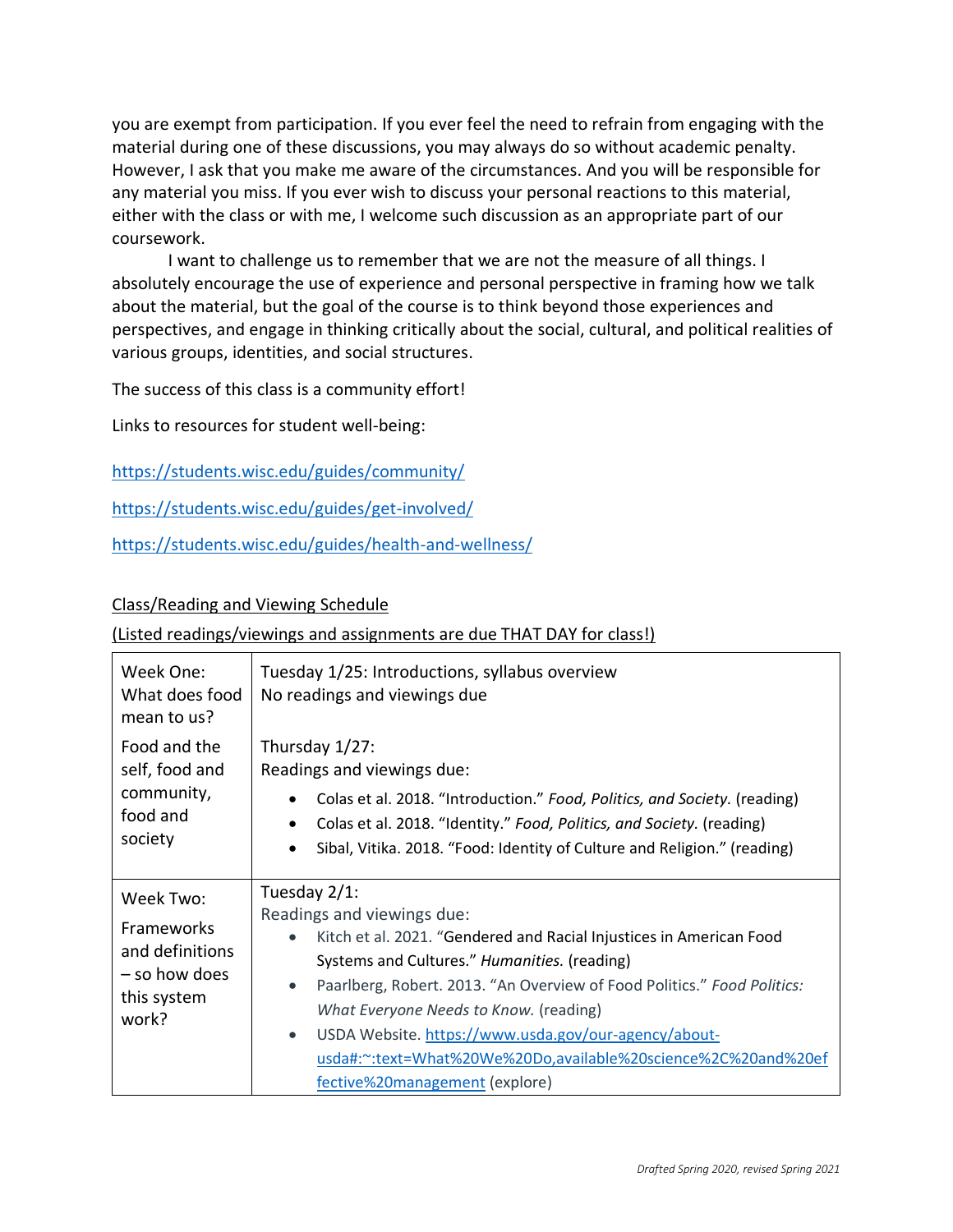|               | Thursday 2/3:<br>Readings and viewings due:<br>Paarlberg, Robert. 2013. "Who Governs the World Food System?" Food<br>Politics: What Everyone Needs to Know. (reading)<br>Reese and Garth. 2020. "Black Food Matters: An Introduction." Black<br>٠<br>Food Matters: Racial Justice in the Wake of Food Justice. (reading)<br>Haas Institute Research and Policy Report on the U.S. Farm Bill (2015).<br>$\bullet$<br>(Please read definitions, executive summary, and as much of the<br>introduction and other content as you would like - you do NOT need to<br>read all 92 pages, I just wanted you to have all 92 pages) (reading)<br>Your Food Story assignment due by midnight on Canvas |
|---------------|----------------------------------------------------------------------------------------------------------------------------------------------------------------------------------------------------------------------------------------------------------------------------------------------------------------------------------------------------------------------------------------------------------------------------------------------------------------------------------------------------------------------------------------------------------------------------------------------------------------------------------------------------------------------------------------------|
| Week Three:   | Tuesday 2/8:                                                                                                                                                                                                                                                                                                                                                                                                                                                                                                                                                                                                                                                                                 |
| Down on the   | Readings and viewings due:                                                                                                                                                                                                                                                                                                                                                                                                                                                                                                                                                                                                                                                                   |
| $farm - farm$ | Sherrod, Shirley. 2020. "The Struggle for the Land: A Story from America's<br>$\bullet$                                                                                                                                                                                                                                                                                                                                                                                                                                                                                                                                                                                                      |
| labor and     | Black Belt." Nonprofit Quarterly.                                                                                                                                                                                                                                                                                                                                                                                                                                                                                                                                                                                                                                                            |
| agribusiness  | https://nonprofitquarterly.org/the-struggle-for-the-land-a-story-from-                                                                                                                                                                                                                                                                                                                                                                                                                                                                                                                                                                                                                       |
|               | americas-black-belt/ (reading)                                                                                                                                                                                                                                                                                                                                                                                                                                                                                                                                                                                                                                                               |
|               | Newkirk, Vann R. 2019. "THE GREAT LAND ROBBERY:<br>$\bullet$                                                                                                                                                                                                                                                                                                                                                                                                                                                                                                                                                                                                                                 |
|               | The shameful story of how 1 million black families have been ripped from<br>their farms." The Atlantic. (reading)                                                                                                                                                                                                                                                                                                                                                                                                                                                                                                                                                                            |
|               |                                                                                                                                                                                                                                                                                                                                                                                                                                                                                                                                                                                                                                                                                              |
|               | Thursday 2/10:                                                                                                                                                                                                                                                                                                                                                                                                                                                                                                                                                                                                                                                                               |
|               | Readings and viewings due:                                                                                                                                                                                                                                                                                                                                                                                                                                                                                                                                                                                                                                                                   |
|               | Kennedy Duckett, Mary Ellen. ND. "Empowering Female Farmers to Feed                                                                                                                                                                                                                                                                                                                                                                                                                                                                                                                                                                                                                          |
|               | the World." National Geographic. (Sponsored by Pepsi-Co) (reading)                                                                                                                                                                                                                                                                                                                                                                                                                                                                                                                                                                                                                           |
|               | "The Humans Who Feed Us." Justice for Migrant Women.                                                                                                                                                                                                                                                                                                                                                                                                                                                                                                                                                                                                                                         |
|               | https://justice4women.org/the-humans-who-feed-us (read/watch)                                                                                                                                                                                                                                                                                                                                                                                                                                                                                                                                                                                                                                |
|               | Entralgo, Rebekah. 2021. "Migrant Women Farm Workers: An Invisible                                                                                                                                                                                                                                                                                                                                                                                                                                                                                                                                                                                                                           |
|               | Essential Labor Force." Inequality.org                                                                                                                                                                                                                                                                                                                                                                                                                                                                                                                                                                                                                                                       |
|               | https://inequality.org/great-divide/women-farmworkers-essential-labor/                                                                                                                                                                                                                                                                                                                                                                                                                                                                                                                                                                                                                       |
|               | (reading)<br>Bacon, David. 2021. "A Democratic Food System Means Unions for                                                                                                                                                                                                                                                                                                                                                                                                                                                                                                                                                                                                                  |
|               | Farmworkers." Food First Backgrounder. (reading)                                                                                                                                                                                                                                                                                                                                                                                                                                                                                                                                                                                                                                             |
|               |                                                                                                                                                                                                                                                                                                                                                                                                                                                                                                                                                                                                                                                                                              |
| Week Four:    | Tuesday 2/15:                                                                                                                                                                                                                                                                                                                                                                                                                                                                                                                                                                                                                                                                                |
| Processing,   | Readings and viewings due:                                                                                                                                                                                                                                                                                                                                                                                                                                                                                                                                                                                                                                                                   |
| Distribution, |                                                                                                                                                                                                                                                                                                                                                                                                                                                                                                                                                                                                                                                                                              |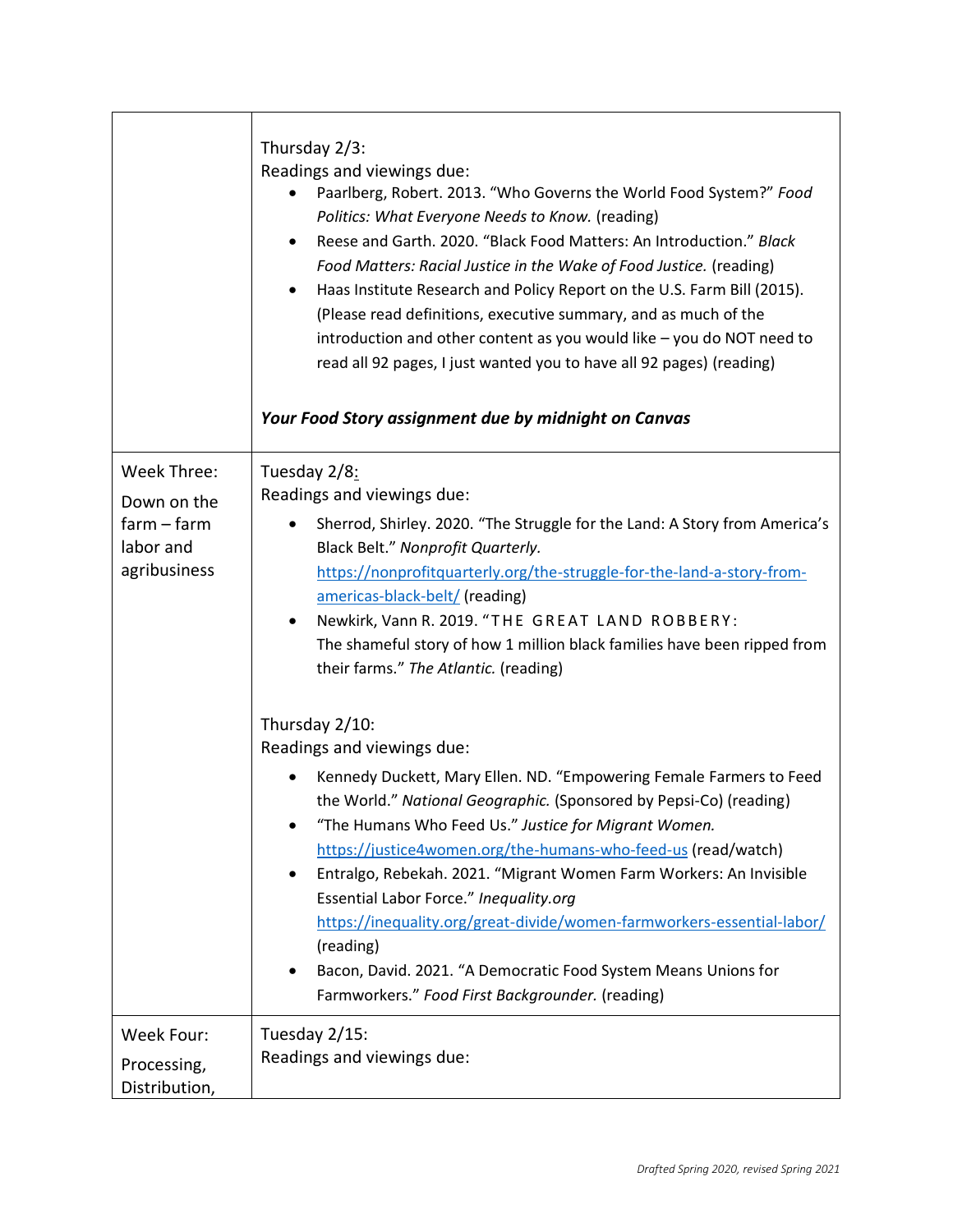| and Marketing<br>- who are the<br>stakeholders?                                                                         | Berman, Robby. 2017. "Megamergers Mean Three Companies = Most of<br>$\bullet$<br>the World's Food." Big Think. https://bigthink.com/technology-<br>innovation/megamergers-mean-3-companies-most-of-the-worlds-food/<br>(reading)<br>Pahnke, Anthony. 2022. "Op-Ed: Helping Small Processors Won't Work<br>$\bullet$<br>Unless We Break Up Big Meat." Civil Eats. (reading)<br>Understanding the Global Food System, Organization for Economic<br>$\bullet$<br>Cooperation and Development (OECD)<br>https://www.oecd.org/agriculture/understanding-the-global-food-<br>system/ (explore)<br>Held, Lisa. 2020. "Food Distribution 101: What Happens When the Food<br>$\bullet$<br>Supply is Disrupted by a Pandemic." Civil Eats. (reading)<br>Thursday 2/17: |
|-------------------------------------------------------------------------------------------------------------------------|--------------------------------------------------------------------------------------------------------------------------------------------------------------------------------------------------------------------------------------------------------------------------------------------------------------------------------------------------------------------------------------------------------------------------------------------------------------------------------------------------------------------------------------------------------------------------------------------------------------------------------------------------------------------------------------------------------------------------------------------------------------|
|                                                                                                                         | Readings and viewings due:<br>Spinning Food: The Stealth PR Tactics Industry Uses to Shape the Story of<br>Food. Real Food Media.<br>https://www.youtube.com/watch?v=9AKt0NiIU34&ab_channel=OxfordR<br>ealFarming (watch)<br>Mattis, Kristine. 2015. "GMO Propaganda and the Sociology of Science."<br>Counter Punch.<br>https://www.counterpunch.org/2015/10/05/gmo-propaganda-and-the-<br>sociology-of-science/ (reading)<br>Green, Dymond. 2021. "The Rise of the Organic Food Market." CNBC.<br>$\bullet$<br>https://www.cnbc.com/2021/09/22/organic-food-sales-surged-in-2020-<br>higher-demand-and-cheaper-costs.html (read/watch)                                                                                                                     |
| Week Five:<br>Farmers<br>Markets,<br>Supermarkets,<br>Restaurants-<br>Consumer<br>Choices and<br>Corporate<br>Interests | Tuesday 2/22:<br>Readings and viewings Due:<br>Paarlberg, Robert. 2013. "Agribusiness, Supermarkets, and Fast Food."<br>Food Politics: What Everyone Needs to Know. (reading)<br>Alcon and McCullen. 2010. "Whiteness and Farmers Markets:<br>$\bullet$<br>Performances, PerpetuationsContestations?" Antipode. (reading)<br>Martinez Sullivan, Lucy. 2021. "Op-Ed: We Need to Get Food Industry<br>$\bullet$<br>Dollars Out of Politics to Save Our Democracy." Civil Eats. (reading)                                                                                                                                                                                                                                                                       |
|                                                                                                                         | Thursday 2/24:<br>Readings and Viewings due:<br>Shah, Khushbu. 2017. "What Happens When a Brown Chef Cooks White<br>Food?" GQ. (reading)                                                                                                                                                                                                                                                                                                                                                                                                                                                                                                                                                                                                                     |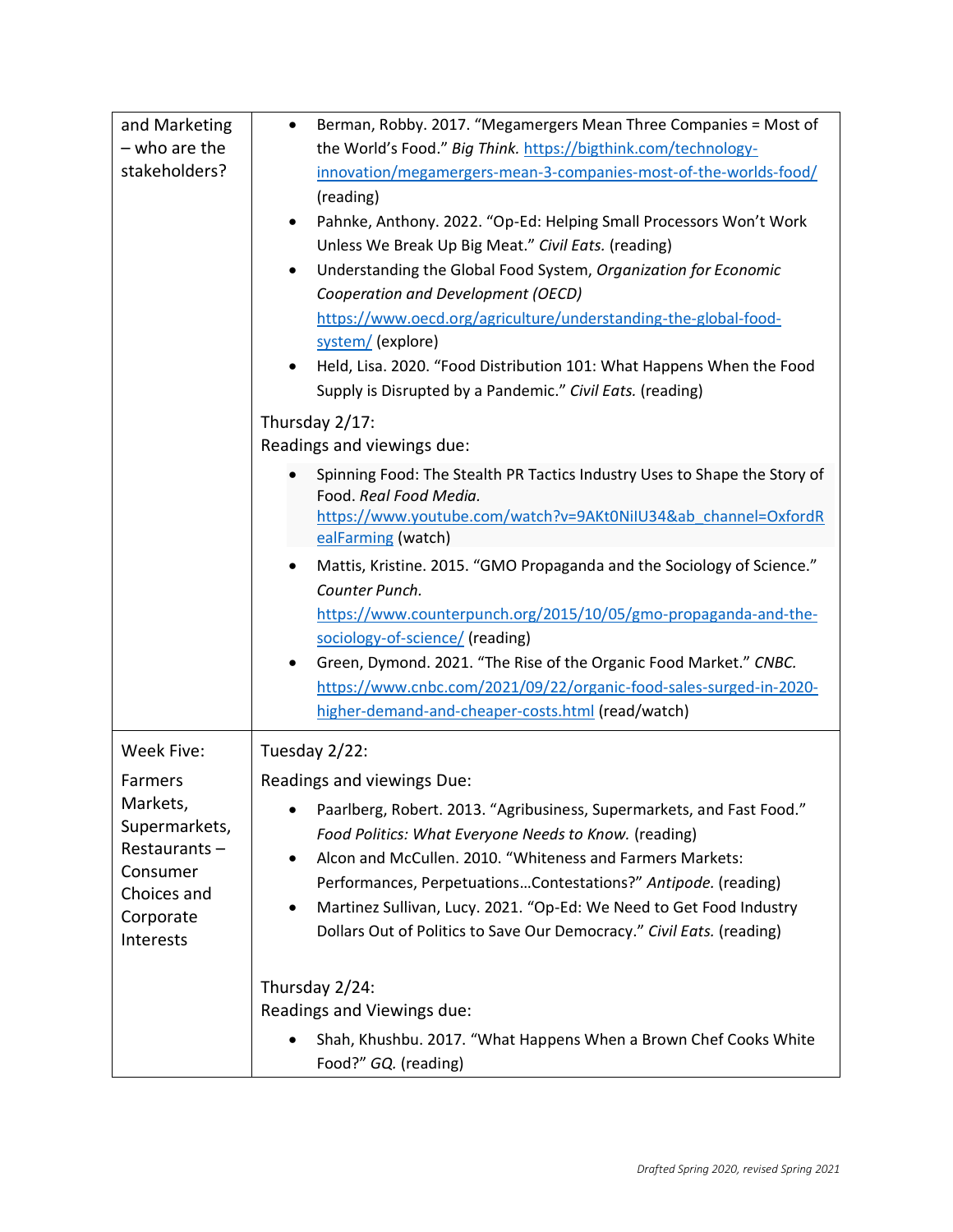|                                                                                       | Abad-Santos, Alex. 2020. "The Food World is Imploding Over Structural<br>$\bullet$<br>Racism. The Problems are Much Bigger than Bon Appetit." Vox. (reading)<br>Rahmanan, Anna. 2021. "For Indigenous People, Biden Can Make or<br>$\bullet$<br>Break His Legacy with the Farm Bill." HuffPost.<br>https://www.huffpost.com/entry/neftal%C3%AD-dur%C3%A1n-voices-in-<br>food   61717c2be4b093143207c901 (reading)<br>Conrad, Alison. 2020. "8 Ways White Bias Misdirects Food System Work."<br>٠<br>World Food Policy Center. Podcast. (listen)<br>https://www.youtube.com/watch?v=I-<br>tg88hACE&t=1s&ab channel=WFPCDuke                                                                                                                                                                                                                                                                                  |
|---------------------------------------------------------------------------------------|-------------------------------------------------------------------------------------------------------------------------------------------------------------------------------------------------------------------------------------------------------------------------------------------------------------------------------------------------------------------------------------------------------------------------------------------------------------------------------------------------------------------------------------------------------------------------------------------------------------------------------------------------------------------------------------------------------------------------------------------------------------------------------------------------------------------------------------------------------------------------------------------------------------|
| Week Six:<br>Vulnerable<br>populations $-$<br>feeding<br>children and<br>aging people | Tuesday 3/1:<br>Readings and viewings due:<br>Guardia and Nelson. 2021. "Op-Ed: Our Shot at Creating Hunger Free<br>$\bullet$<br>Schools." Civil Eats. (reading)<br>Cory, Johnston, and Nelson. 2021. "A Student Driven Community<br>Engagement Model for School Nutrition Education Programs." Journal of<br>School Health. (reading)<br>McLeod and Winter. "American Indian Traditional Foods in USDA School<br>$\bullet$<br>Meals Programs: A Wisconsin Farm to School Toolkit." (read as much as<br>you can - you do not have to read all 84 pages)<br>Thursday 3/3:<br>Readings and viewings due:<br>Leftovers: Senior Citizens Suffering with Food Insecurity - documentary<br>٠<br>available on UW Madison Kanopy (watch)<br>Nargi, Lela. 2021. "Hungry Seniors Need More than Just Access to Food."<br>Civil Eats. (reading)<br>Grocery Store Map and Analysis assignment due by midnight on Canvas |
| Week Seven:<br>Food insecurity<br>and the anti-<br>hunger<br>industrial<br>complex    | Tuesday 3/8:<br>Readings and viewings due:<br>Borras and Mohamed, 2020, "Health Inequities and the Shifting<br>Paradigms of Food Security, Food Insecurity, and Food Sovereignty."<br>International Journal of Health Services. (reading)<br>Campbell, Leslie. 2021. "What We Get Wrong When We Think About<br>Food Insecurity." TED Talk.<br>https://www.youtube.com/watch?v=pLJ3XnTMlRM&ab channel=TEDxTa<br>Iks (watch)                                                                                                                                                                                                                                                                                                                                                                                                                                                                                  |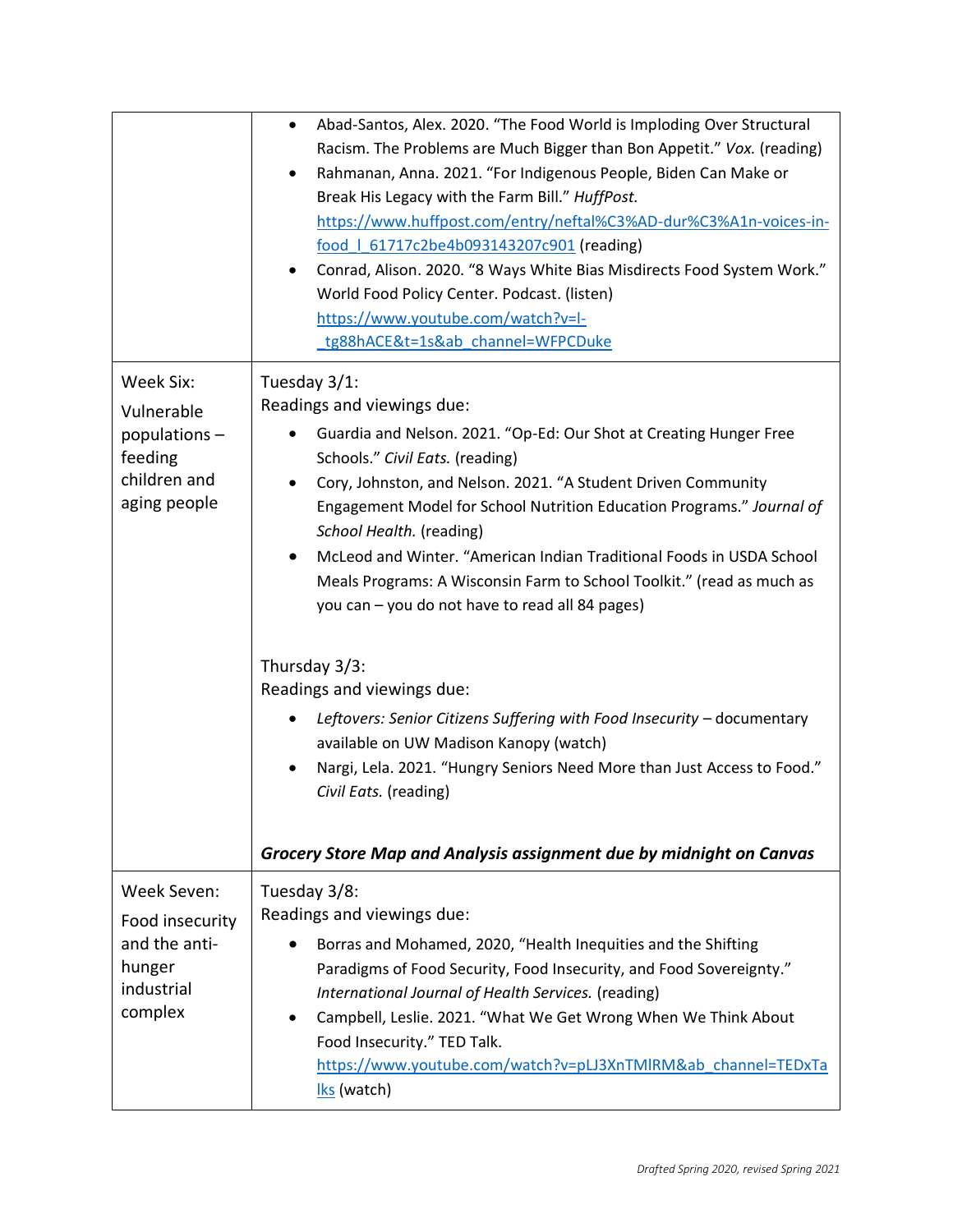|                                                                                                                             | Thursday 3/10:<br><b>Guest Speakers from local organization Little John's Kitchen</b><br>Readings and viewings due:<br>What is the Anti-Hunger Industrial Complex?<br>https://politicsofpoverty.oxfamamerica.org/what-is-the-anti-hunger-<br>industrial-complex/ (reading)<br>Fisher, Andrew. 2020. The Covid Crisis is Reinforcing the Hunger Industrial<br>٠<br>Complex. https://thereader.mitpress.mit.edu/the-covid-crisis-is-<br>reinforcing-the-hunger-industrial-complex/ (reading)<br>Fisher, Andrew. 2017. "The Politics of Corporate Giving." Big Hunger: The<br>$\bullet$<br>Unholy Alliance between Corporate America and Anti-Hunger Groups.<br>(reading)                                 |
|-----------------------------------------------------------------------------------------------------------------------------|--------------------------------------------------------------------------------------------------------------------------------------------------------------------------------------------------------------------------------------------------------------------------------------------------------------------------------------------------------------------------------------------------------------------------------------------------------------------------------------------------------------------------------------------------------------------------------------------------------------------------------------------------------------------------------------------------------|
| <b>Spring Break</b>                                                                                                         | <b>NO CLASS</b>                                                                                                                                                                                                                                                                                                                                                                                                                                                                                                                                                                                                                                                                                        |
| Week Eight:<br>Food and<br>"health" $-$ what<br>do the labels<br>mean? Who is<br>impacted?                                  | Tuesday 3/22:<br>Readings and viewings due:<br>Freeman, Andrea. 2013. "The Unbearable Whiteness of Milk: Food<br>Oppression and the USDA." UC Irvine Law Review. (reading)<br>Thursday 3/24:<br>Readings and viewings due:<br>Colas et al. 2018. "The Self: Food Choices and Public Health." Food,<br>$\bullet$<br>Politics, and Society. (reading)<br>Global Health Advocacy Incubator (GHAI) - Campaign for Tobacco-Free<br>$\bullet$<br>Kids (CTFK). "Behind the labels: Big Food's War on Healthy Food Policies."<br>November 2021.<br>https://uppindustrywatch.net/Behind the Labels Report.pdf (reading)<br>Final Project Topic and Three Sources assignment due by midnight on<br><b>Canvas</b> |
| Week Nine:<br>Protecting land,<br>protecting<br>animals,<br>protecting<br>$comm$ unities $-$<br>food and the<br>environment | Tuesday 3/29:<br>Readings and viewings due:<br>Nabhan, Gary Paul. 2018. "Conservation you can Taste." Food from the<br>$\bullet$<br>Radical Center: Healing our Land and Communities. (reading)<br>Nabhan, Gary Paul. 2018. "Bringing Back the Bison." Food from the<br>Radical Center: Healing our Land and Communities. (reading)<br>Paarlberg, Robert. 2013. "Farming, the Environment, Climate Change, and<br>Water." Food Politics: What Everyone Needs to Know. (reading)                                                                                                                                                                                                                        |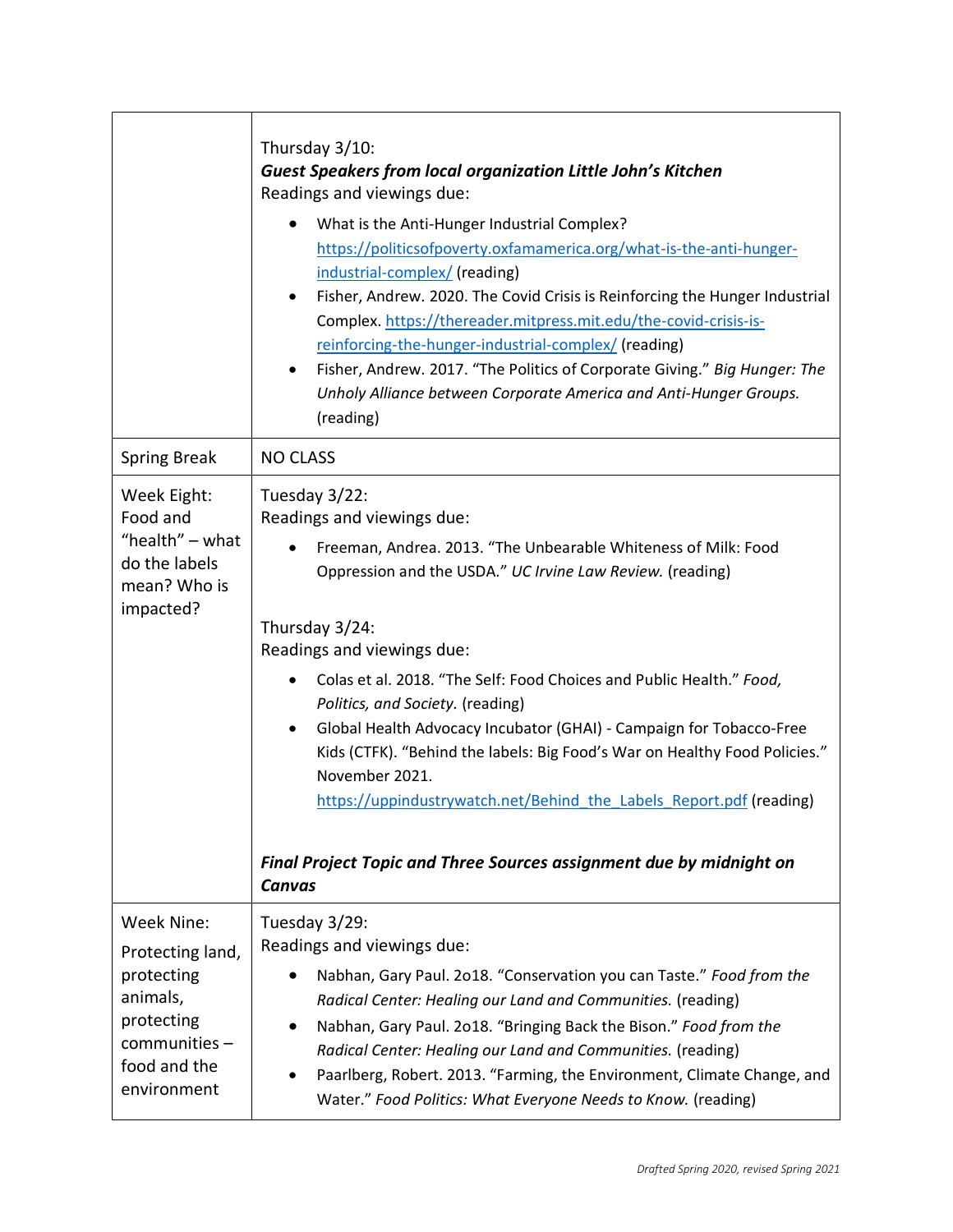|                                                                                                         | Thursday 3/31:<br>Readings and viewings due:                                                                                                                                                                                                                                                                                                                                                                                                                                                                                                                                                                                                                                                                                                                                                                                                       |
|---------------------------------------------------------------------------------------------------------|----------------------------------------------------------------------------------------------------------------------------------------------------------------------------------------------------------------------------------------------------------------------------------------------------------------------------------------------------------------------------------------------------------------------------------------------------------------------------------------------------------------------------------------------------------------------------------------------------------------------------------------------------------------------------------------------------------------------------------------------------------------------------------------------------------------------------------------------------|
|                                                                                                         | Winona LaDuke, Seeds of Our Ancestors, Seeds of Life.<br>٠<br>https://www.youtube.com/watch?v=pHNlel72eQc&ab channel=TEDxTal<br>ks (watch)<br>Gamblin, Ron. "LAND BACK! What do we mean?" 4Rs Youth Movement.<br>$\bullet$<br>https://4rsyouth.ca/land-back-what-do-we-mean/ (reading)<br>Shield, Charli. 2021. "Seed Monopolies: Who Controls the World's Food<br>$\bullet$<br>Supply?" DW. https://www.dw.com/en/agriculture-seeds-seed-laws-<br>agribusinesses-climate-change-food-security-seed-sovereignty-bayer/a-<br>57118595 (reading)<br>Butz, Leah. 2021. "Meatless Meat and the Increasing Popularity of Plant-<br>$\bullet$<br>Based Meat Alternatives." Hunter College New York City Food Policy<br>Center. https://www.nycfoodpolicy.org/meatless-meat-and-the-<br>increasing-popularity-of-plant-based-meat-alternatives/ (reading) |
| Week Ten:<br>Urban farming<br>and community<br>gardens $-$<br>feeding people<br>by alternative<br>means | Tuesday 4/5:<br>Readings and viewings due:<br>Megan Horst, Nathan McClintock & Lesli Hoey. (2017) "The Intersection<br>of Planning, Urban Agriculture, and Food Justice: A Review of the<br>Literature." Journal of the American Planning Association (reading)<br>White, Monica. 2017. "Sisters of the Soil: Urban Gardening as Resistance<br>٠<br>in Detroit." Race/Ethnicity. (reading)                                                                                                                                                                                                                                                                                                                                                                                                                                                         |
|                                                                                                         | Thursday 4/7:                                                                                                                                                                                                                                                                                                                                                                                                                                                                                                                                                                                                                                                                                                                                                                                                                                      |
|                                                                                                         | No class! No readings and viewings!<br>$\bullet$<br>Rest and recharge and be sure to check out the proceedings for the<br>annual GWS Consortium Conference, April 7 <sup>th</sup> – April 9 <sup>th</sup> , 2022<br>https://consortium.gws.wisc.edu/conference-2022/                                                                                                                                                                                                                                                                                                                                                                                                                                                                                                                                                                               |
| Week Eleven:<br>Food and global<br>culture,<br>exploring food<br>sovereignty                            | Tuesday 4/12:<br>Readings and viewings due:<br>Turner et al. 2020. "Food sovereignty, gender and everyday practice: the<br>role of Afro-Colombian women in sustaining localised food systems." The<br>Journal of Peasant Studies. (reading)<br>Navin, Mark. 2015. "Food Sovereignty and Gender Justice: The Case of La<br>٠<br>Via Campesina." (reading)                                                                                                                                                                                                                                                                                                                                                                                                                                                                                           |
|                                                                                                         | Thursday 4/14:<br>Readings and viewings due:                                                                                                                                                                                                                                                                                                                                                                                                                                                                                                                                                                                                                                                                                                                                                                                                       |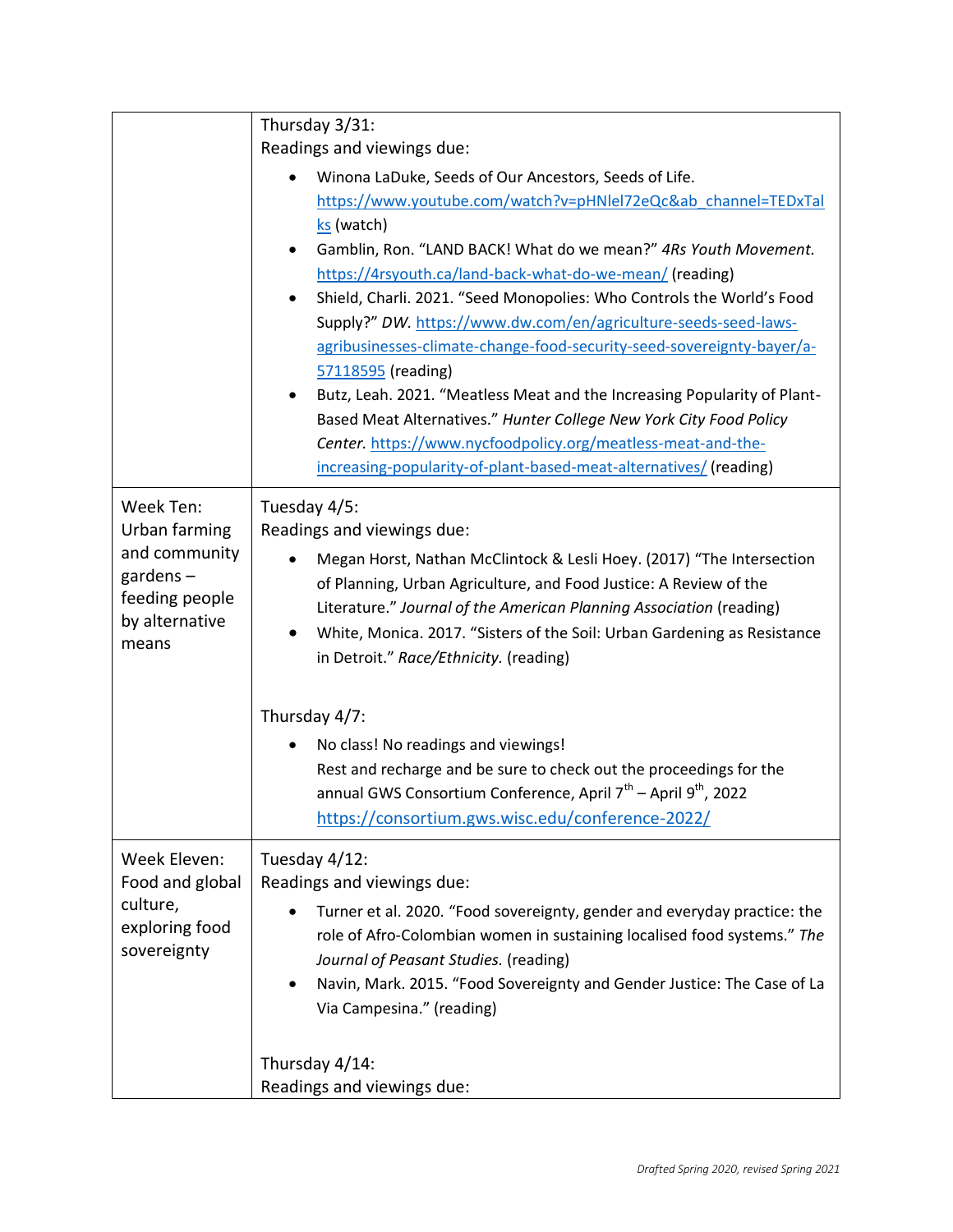|                                                                   | Decolonizing Thanksgiving And Reviving Indigenous Relationships to<br>$\bullet$<br>Food by M. Karlos Baca (NDN Collective)<br>https://ndncollective.org/decolonizing-thanksgiving-and-reviving-<br>indigenous-relationships-to-food/ (reading)<br>Aparna Pallavi Why We Need to Reclaim Vanishing Food Cultures. TED<br>Talk:<br>https://www.ted.com/talks/aparna_pallavi_why_we_need_to_reclaim_v<br>anishing food cultures (watch)<br>Gather documentary (available on UW-Madison Kanopy page) (watch)<br>٠<br>From Source to Stomach Essay due by midnight on Canvas                                                                                                                                                                                                                                                                                                                                                                                                                                                                                                                                                                                                                      |
|-------------------------------------------------------------------|----------------------------------------------------------------------------------------------------------------------------------------------------------------------------------------------------------------------------------------------------------------------------------------------------------------------------------------------------------------------------------------------------------------------------------------------------------------------------------------------------------------------------------------------------------------------------------------------------------------------------------------------------------------------------------------------------------------------------------------------------------------------------------------------------------------------------------------------------------------------------------------------------------------------------------------------------------------------------------------------------------------------------------------------------------------------------------------------------------------------------------------------------------------------------------------------|
| Week Twelve:<br>Food Justice<br>Movements<br>and Activist<br>Work | Tuesday 4/19:<br>Readings and viewings due:<br>Hassberg, Analena. 2020. "NURTURING THE REVOLUTION: The Black<br>$\bullet$<br>Panther Party and the Early Seeds of the Food Justice Movement." Black<br>Food Matters (eds: Hannah Garth and Ashanté Reese) (reading)<br>"Food Justice." The Laura Flanders Show. 2020.<br>$\bullet$<br>https://www.youtube.com/watch?v=Lse9QmLtJI4&ab_channel=TheLaura<br><b>FlandersShow (watch)</b><br>Nittle, Nadra. 2021. "Delta Fresh Foods is Bringing Food Security to<br>$\bullet$<br>Northern Mississippi." Civil Eats. (reading)<br>Thursday 4/21:<br>Readings and viewings due:<br>Bridging indigenous knowledge and science to end hunger, Muthoni<br>Masinde, 2017<br>https://www.youtube.com/watch?v=n90EMjYdhTk&ab channel=TEDxTal<br>ks (watch)<br>Aptekar and Myers. 2020. "The Tale of Two Community Gardens: Green<br>Aesthetics vs. Food Justice in the Big Apple." Agriculture and Human<br>Values. (reading)<br>Honoring Indigenous Women as Change-makers in Indigenous Peoples'<br>Food Systems. Food and Agriculture Organization of the United Nations.<br>https://www.fao.org/north-america/news/detail/en/c/1382116/<br>(reading) |
| Week Thirteen:<br>Identifying<br>current food<br>justice issues   | Tuesday 4/26:<br>Readings and viewings due:                                                                                                                                                                                                                                                                                                                                                                                                                                                                                                                                                                                                                                                                                                                                                                                                                                                                                                                                                                                                                                                                                                                                                  |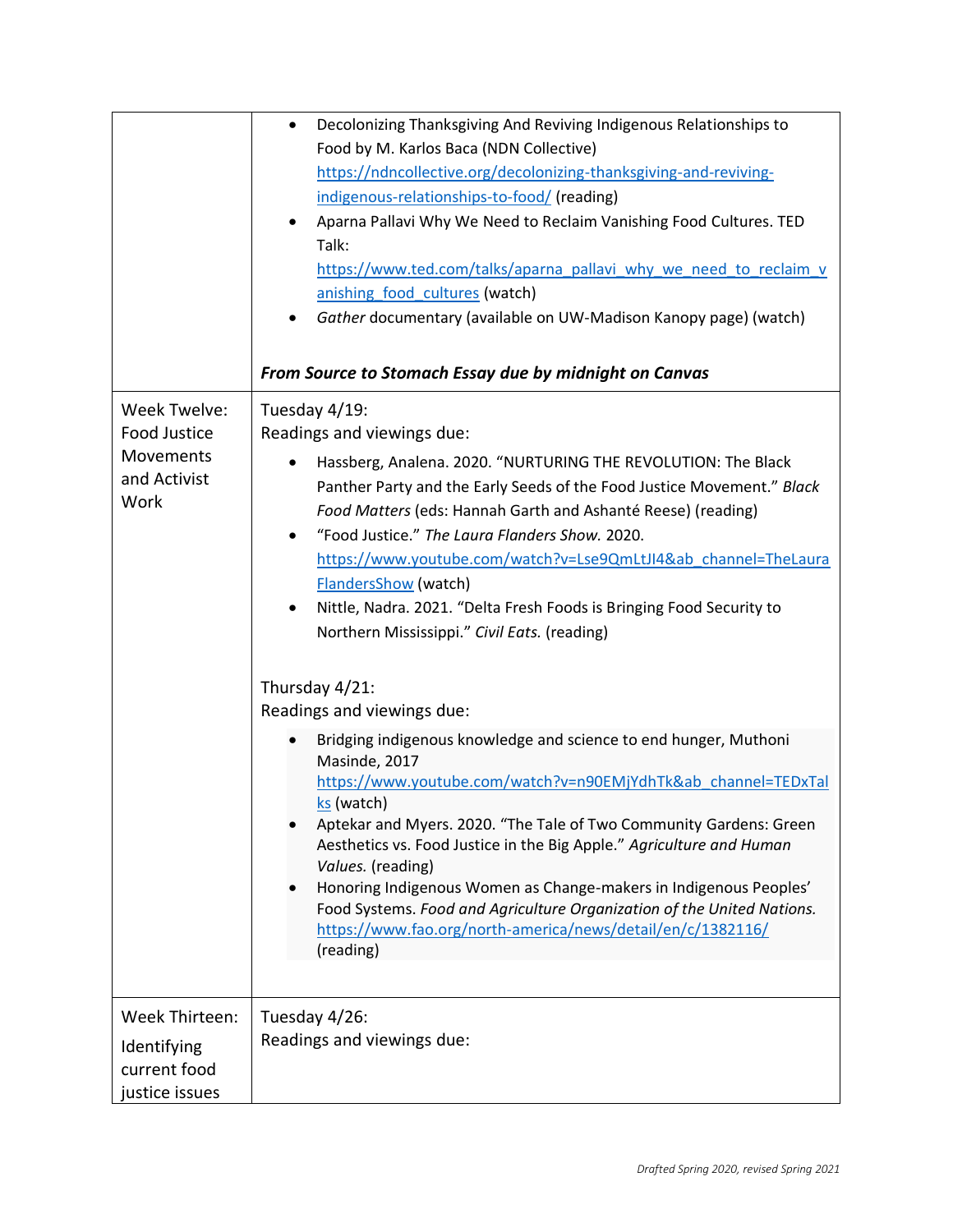| and what to do             | Becca Chalit Hernandez & Austin Luzbetak (2021): "Fat in food &<br>$\bullet$                                                          |
|----------------------------|---------------------------------------------------------------------------------------------------------------------------------------|
| about it $-$ policy        | environment justice: lessons from fat studies scholarship" Fat Studies.                                                               |
| recommendatio              | (reading)                                                                                                                             |
| ns and praxis              | Gerber, Elaine. 2007. "Food Studies & Disability Studies: Introducing A<br>٠                                                          |
|                            | Happy Marriage." Disability Studies Quarterly. (reading)                                                                              |
|                            |                                                                                                                                       |
|                            | Thursday 4/28: Identify a contemporary issue of food justice and bring to<br>class for discussion<br>Readings and viewings due:       |
|                            | Evans, Sarah. 2018. "Is Prison Labor the Future of our Food System?"<br>٠                                                             |
|                            | Food First. https://foodfirst.org/is-prison-labor-the-future-of-our-food-                                                             |
|                            | system/ (reading)                                                                                                                     |
|                            | Hazard and Mzali. 2020. "Farm Workers Have Always Been                                                                                |
|                            | EssentialGive Them What is Theirs." Food First.                                                                                       |
|                            | https://foodfirst.org/foodworkers-have-always-been-essential-give-them-                                                               |
|                            | what-is-theirs/ (reading)                                                                                                             |
|                            | Held, Lisa. 2021. "Will Biden's Food and Agriculture Appointees Live Up to<br>٠                                                       |
|                            | His Promises on Racial Justice?" Civil Eats. (reading)                                                                                |
| Week Fourteen:             | Tuesday 5/3:                                                                                                                          |
|                            | Readings and viewings due:                                                                                                            |
| The local<br>$land cape -$ | Explore local food organization websites:                                                                                             |
| food justice in            |                                                                                                                                       |
| our community              | Food Fight Restaurant Group:<br>$\bullet$                                                                                             |
|                            | https://foodfightinc.com/<br>Little John's Kitchen:                                                                                   |
|                            | $\bullet$                                                                                                                             |
|                            | https://www.littlejohnskitchens.org/                                                                                                  |
|                            | Reap Food Group:<br>$\bullet$                                                                                                         |
|                            | https://reapfoodgroup.org/contact/                                                                                                    |
|                            | Second Harvest Food Bank: https://www.secondharvestmadison.org/<br>The Foundation for Black Women's Wellness - https://www.ffbww.org/ |
|                            | Food Justice Collective UW Madison:                                                                                                   |
|                            | https://inclusioneducation.wisc.edu/social-justice-hub/food-justice-                                                                  |
|                            | collective/                                                                                                                           |
|                            | Dane County Community Food Systems:<br>٠                                                                                              |
|                            | https://fyi.extension.wisc.edu/danefoodsystem/organizations/                                                                          |
|                            |                                                                                                                                       |
|                            | Thursday 5/5:                                                                                                                         |
|                            |                                                                                                                                       |
|                            | No readings and viewings due, course reflections, final project Q and A                                                               |

*Final Papers/Presentations due Friday May 6th by midnight on Canvas –*